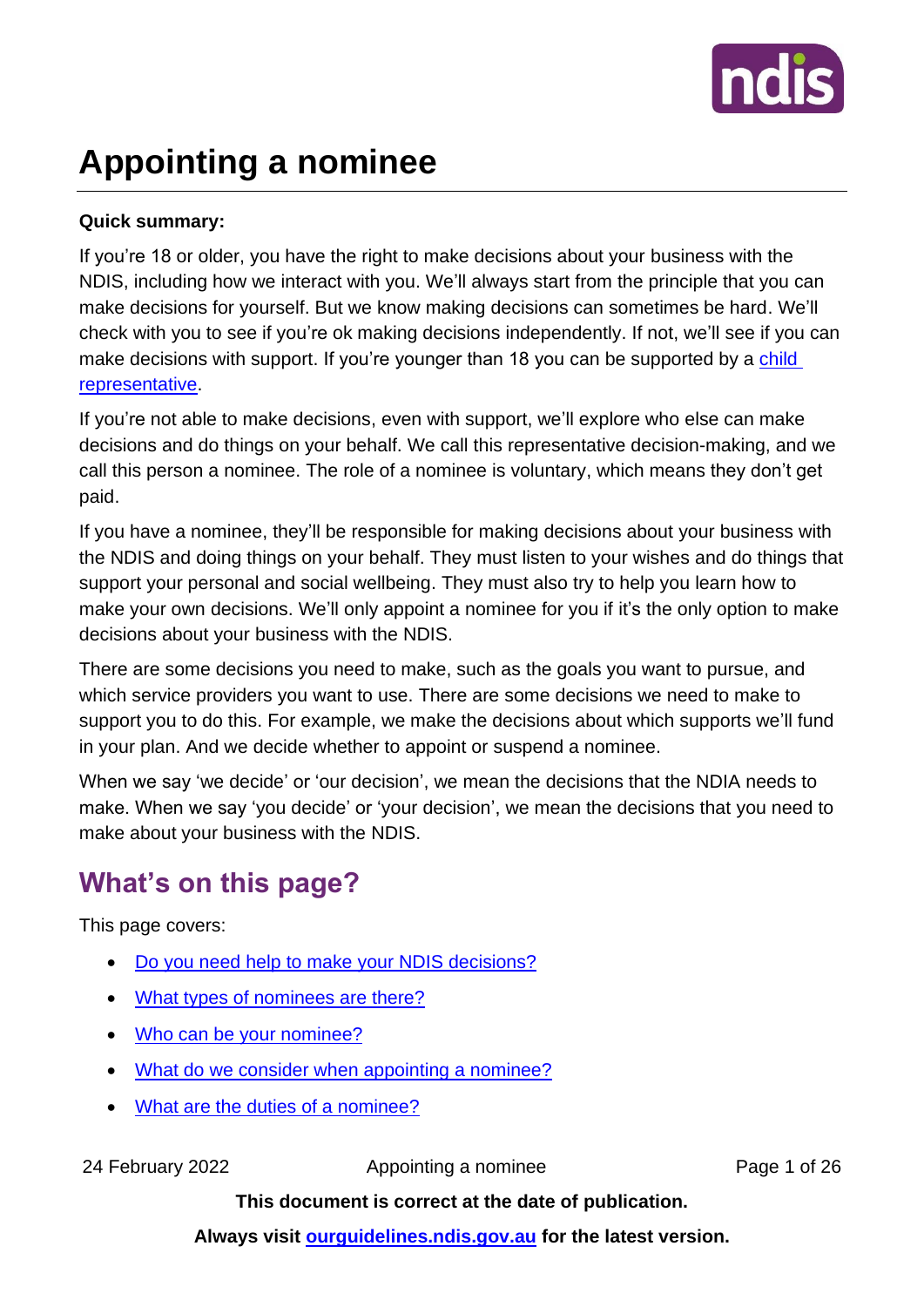- How do you [get a nominee?](#page-12-0)
- When would a nominee appointment [be cancelled or suspended?](#page-17-0)
- [What if you don't agree with a decision we make?](#page-20-0)

You might also be interested in:

- [Child representatives](https://ourguidelines.ndis.gov.au/home/having-someone-represent-you/child-representatives)
- [Your privacy and information](https://ourguidelines.ndis.gov.au/how-ndis-supports-work-menu/your-privacy-and-information)

## <span id="page-1-0"></span>**Do you need help to make your NDIS decisions?**

If you're 18 or older we:

- assume that you're able to make decisions about your life and your business with the NDIS<sup>1</sup>
- believe you're the best person to make decisions that affect your life
- want to help you build your skills in making decisions
- want you to have every opportunity to act on your own behalf, with or without support
- believe you should be involved in any decision-making that affects you, and wherever possible make decisions for yourself<sup>2</sup>
- believe you have the right to have choice and control and be at least an equal partner in decisions that will affect your life. $3$

There are different ways you can get help to make decisions about your business with the NDIS. You might want a support person like a family member, friend or an advocate to attend NDIS meetings with you. Or you may like to give express consent so that we can discuss and share information about your business with the NDIS with other people. Express consent is different to a nominee because your support person can't make decisions for you like a nominee can. You can give express consent by using an [NDIS consent form,](https://www.ndis.gov.au/about-us/policies/access-information/consent-forms) or you can tell us verbally, in writing, or in some other way that you communicate. You can talk to us about how to get [support for decision making](https://www.ndis.gov.au/about-us/operational-guidelines/overview-ndis-operational-guideline/overview-ndis-operational-guideline-communicating-people-disability#6.1) at any time.

### **What decisions do you need to make about the NDIS?**

There are lots of decisions you'll need to make about your business with the NDIS. These include:

- what goals you want to pursue
- how you'll pursue your goals

24 February 2022 Appointing a nominee Page 2 of 26

### **This document is correct at the date of publication.**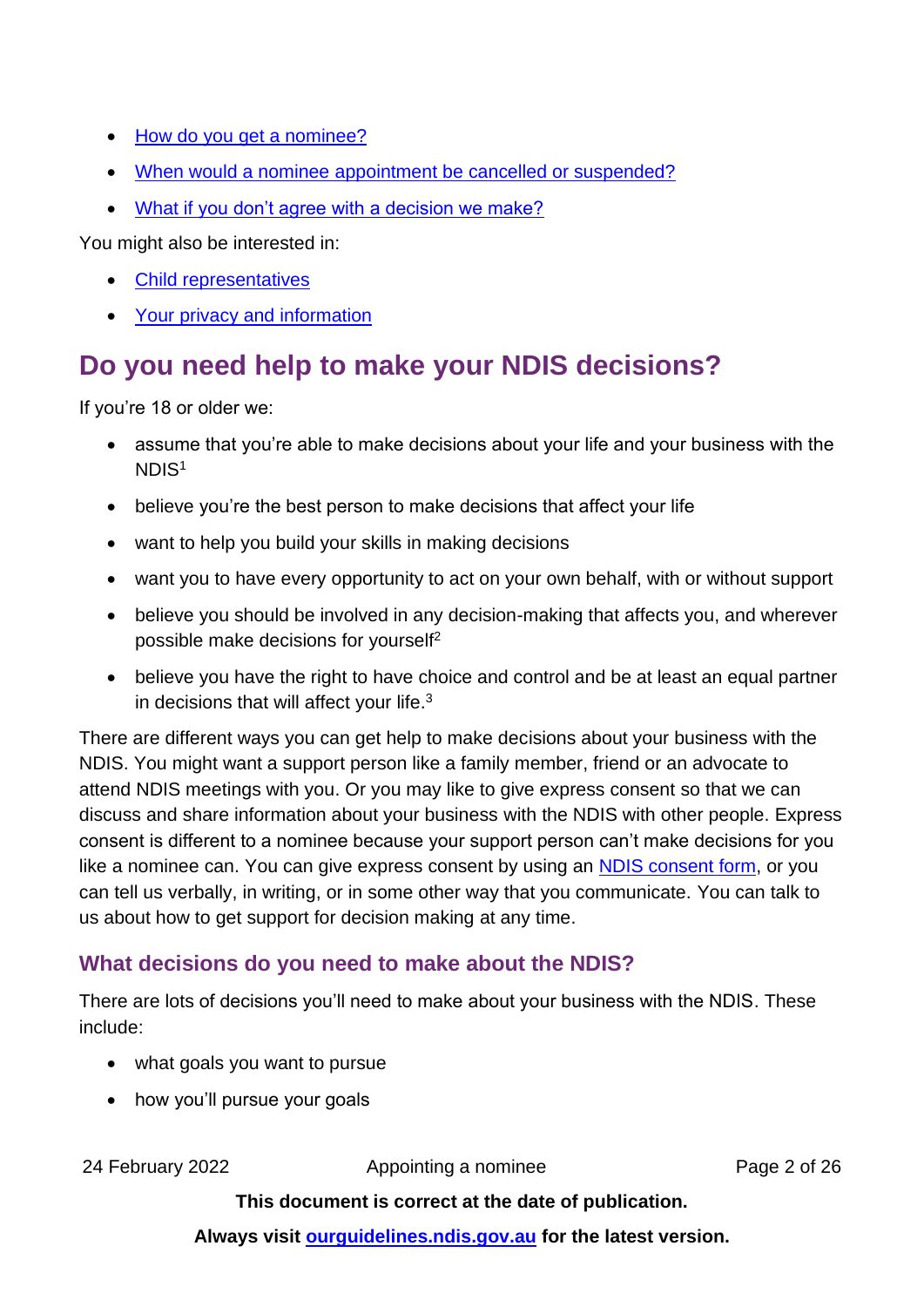- which service providers you want to get your NDIS funded supports from
- when and how you get your funded supports
- how your family, friends and people in your community support you
- how you can get support from mainstream and community services
- how you want your NDIS funding managed
- how your NDIS supports are working for you.

### <span id="page-2-0"></span>**What if I can't or don't want to make my own decisions?**

As a last resort, if you can't, or don't want to make your own decisions about your business with the NDIS, even with support, you can ask us to appoint someone to make these decisions for you. We call this representative decision-making, and we call this person a nominee. That is, someone represents you by doing things and making decisions on your behalf.<sup>4</sup> Under the laws for the NDIS, there are important rules about when it's appropriate for us to appoint a nominee, who [can be your](#page-5-0) nominee and [what their duties](#page-10-0) are. We only appoint a nominee for you when it's not possible to support you to make your own decisions or you choose not to make your own decisions.

If you're not sure whether you need a nominee, check whether the statements below apply to you.

You might need a nominee if:

- it's very difficult or impossible for you to make important decisions that affect your life
- you need a lot of help from someone else to work with us on making decisions about your business with the NDIS
- you need other people to work out what's best for you
- you need a lot of help from someone else to develop, understand or manage your plan
- you find it hard to work out or think about the information you need when making decisions
- you can't tell us what you think is best for you.

In rare situations, we may decide to appoint someone to make decisions on your behalf even if you don't ask us to. We would only do this if there was no other way for decisions to be made about you and the NDIS.<sup>5</sup> Learn more about what we consider when appointing a [nominee.](#page-9-0)

24 February 2022 **Appointing a nominee** Page 3 of 26

### **This document is correct at the date of publication.**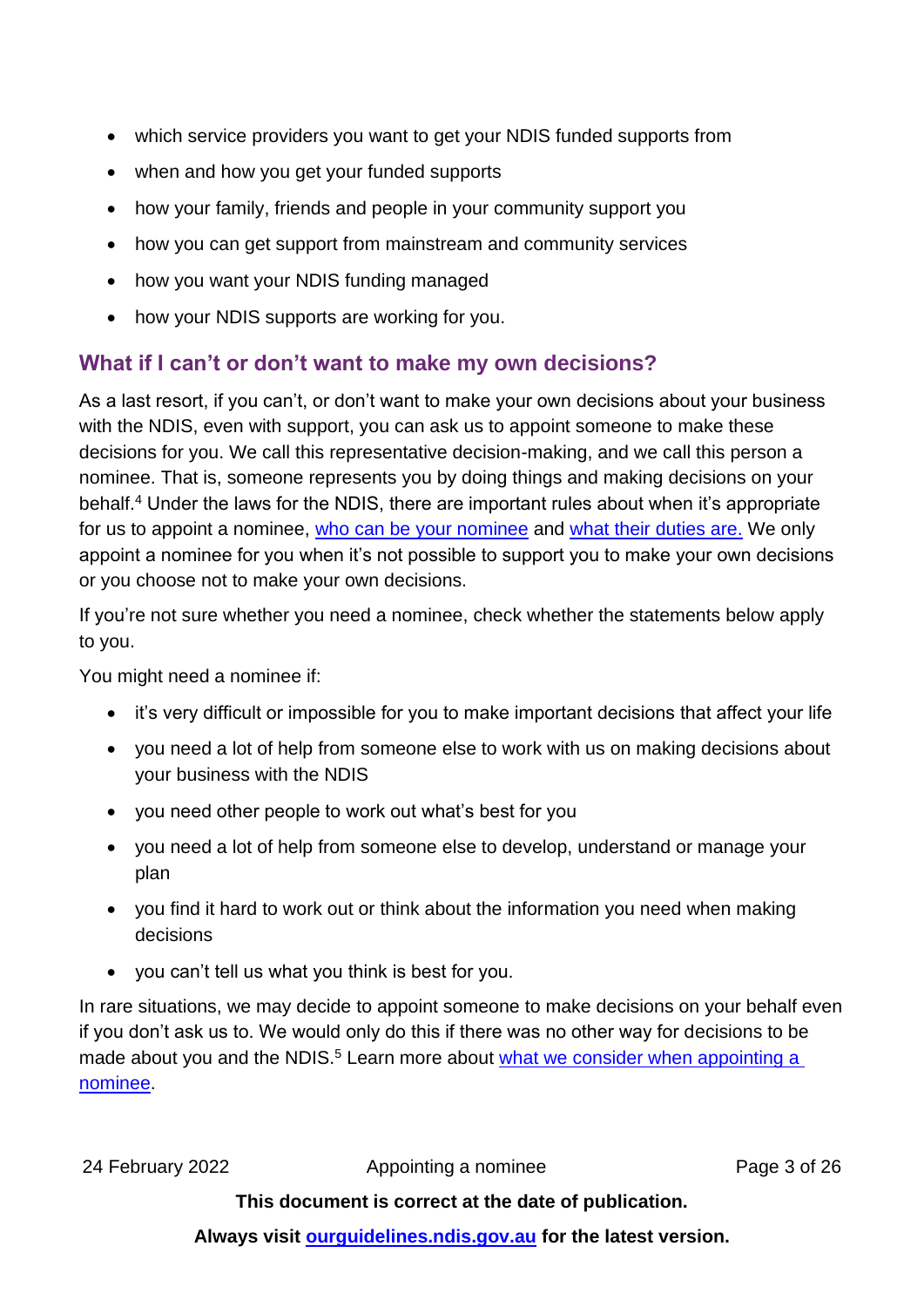## <span id="page-3-0"></span>**What types of nominees are there?**

There are 2 types of nominees:

- [plan nominees](#page-3-1)
- [correspondence nominees.](#page-4-0)

A plan nominee can make decisions about parts of the preparation, management or review of your plan, that you choose. They will receive notices from us relating to your plan, and the details of the notices we send to you. A correspondence nominee can make some decisions about your business with the NDIS, not including those for the plan nominee. We send notices about you or for you to a correspondence nominee and tell them when we contact you directly.

You can have either a plan nominee, a correspondence nominee, or you can have both.<sup>6</sup>

You can have the same person as both your plan and correspondence nominee.<sup>7</sup> Or you can have one person as your plan nominee and someone different as your correspondence nominee. We can also appoint more than one person as your plan nominee. $8$  For example, we could appoint 2 people as your plan nominees, each person being responsible for different decisions.

### <span id="page-3-1"></span>**What is a plan nominee and what do they do?**

A plan nominee can make decisions about:

- planning preparing, reviewing or replacing your plan<sup>9</sup>
- managing your plan funding receiving and managing your funding and using your funding.<sup>10</sup>

A plan nominee can be appointed to do either or both of these things.<sup>11</sup>

You can have more than one plan nominee.<sup>12</sup> If you have 2 or more plan nominees they may each have different responsibilities. But only one can manage the funding in your plan.

You can ask us to limit the things your plan nominee can do. For example, you might want to decide by yourself what goals you want to pursue with your NDIS plan, but you want your plan nominee to help you manage your funding.<sup>13</sup>

We can also limit what plan nominees can and can't do for you, depending on what decisions we need them to make for you.<sup>14</sup>

When your plan nominee does something on your behalf we look at this as if you had done it yourself.15

24 February 2022 **Appointing a nominee** Page 4 of 26

**This document is correct at the date of publication.**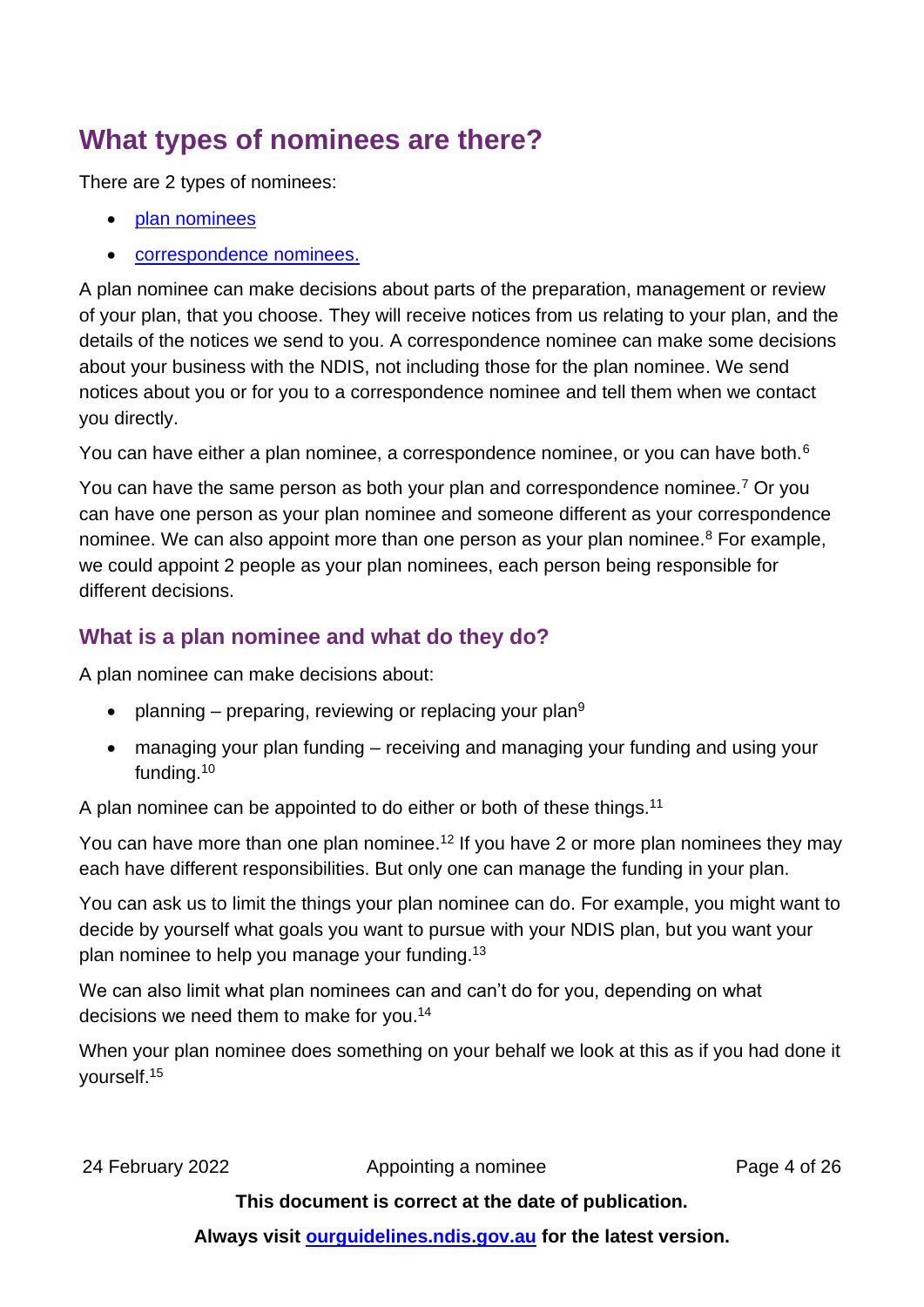If you have a plan nominee appointed by us they can only do something on your behalf if they believe you're not able to do it yourself.<sup>16</sup> Learn more about the [duties of a nominee.](#page-10-0)

Your nominee doesn't have any criminal liability under the laws of the NDIS for:

- anything you do or fail to do
- anything the nominee does in good faith, in their role as your nominee.<sup>17</sup>

However, an exception to this would be if your plan nominee refused or didn't comply with a notice from us asking for a statement about the use of your funding.<sup>18</sup> A nominee may be responsible for criminal offences under other laws in this case.

### <span id="page-4-0"></span>**What is a correspondence nominee and what do they do?**

A correspondence nominee is someone who can make some decisions for you about your business with the NDIS. But they can't do anything or make decisions about:

- preparing, reviewing or replacing your plan
- managing the funding for supports in your plan.<sup>19</sup>

If you need someone to make decisions for you about your plan, you may need a plan nominee.

A correspondence nominee can ask us for information about you, or for you.<sup>20</sup> They can receive letters and notices from us about you, or for you.<sup>21</sup>

When your correspondence nominee writes to us on your behalf, we treat this as if you had written to us yourself.<sup>22</sup> When we send your correspondence nominee a piece of information, we treat this as if we're sending it to you.<sup>23</sup>

Any notice we would normally give to you as a participant, we'll give to your correspondence nominee. <sup>24</sup> In most cases, we expect your nominee to respond to us if we ask for something to be done, or information given to us.

### **How long can your nominee be appointed for?**

Your nominee can be appointed for a set period of time or indefinitely.<sup>25</sup>

If the appointment is for a set period, we can arrange for your nominee's role to end:

- after a period of time, for example, after 6 months
- when a certain event takes place, for example, when you turn a certain age, or your next plan review.<sup>26</sup>

Having a nominee appointed for a set period can be good when you're building your decision-making skills. You may have supports included in your plan to build these skills. We'll talk to you about the different help available for decision-making. We'll also help you to

24 February 2022 Appointing a nominee Page 5 of 26

#### **This document is correct at the date of publication.**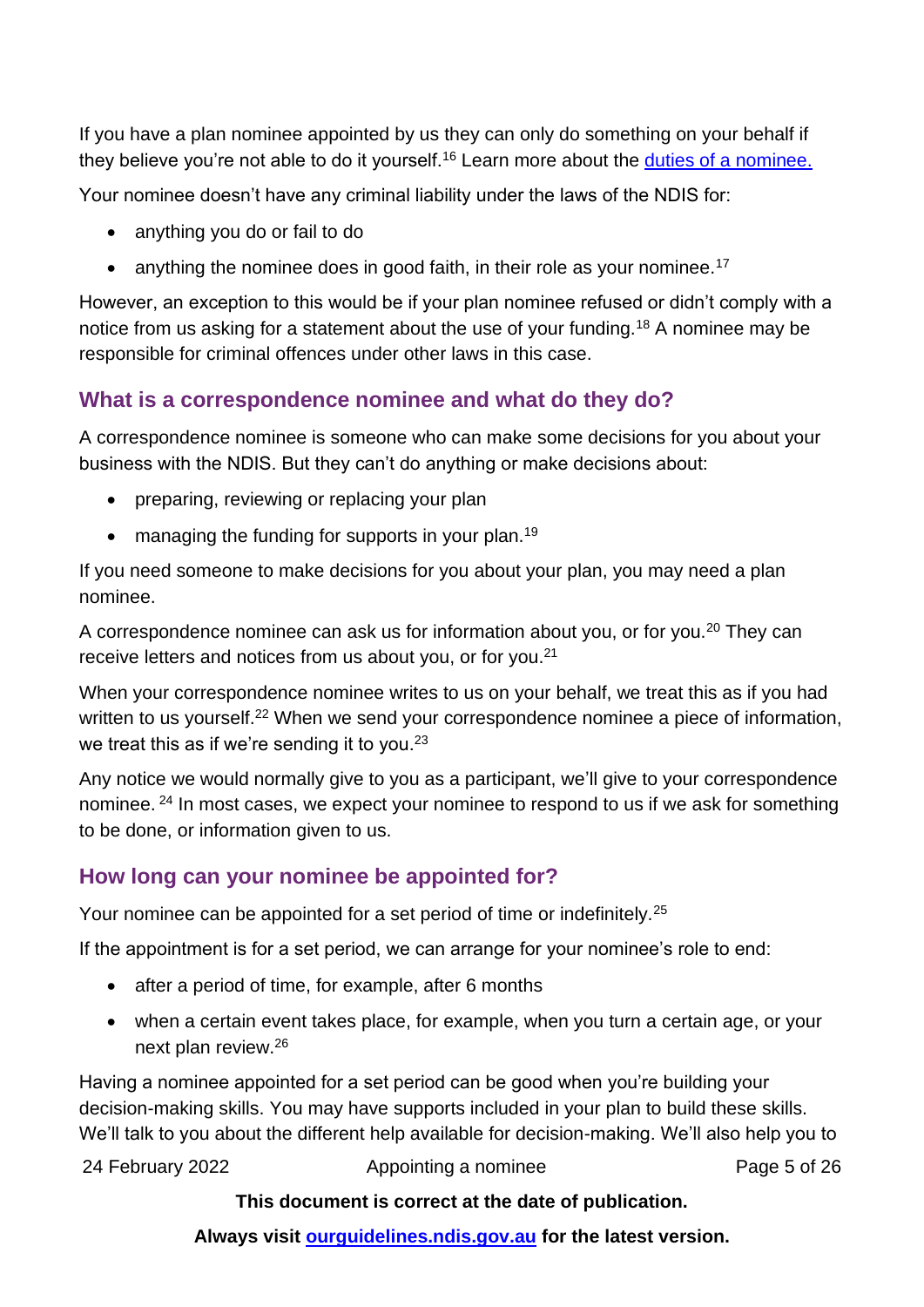change from having a nominee and representative decision-making, to supported decisionmaking when you're ready.

A set period might also be best when:

- we think we should review your need for a nominee after a period of time, for example, whenever we do a plan review or a check-in $^{27}$
- we expect an appointed decision-maker, for example a guardian, will probably be appointed for you, and you'll only need a nominee until then<sup>28</sup>
- the person you want as your nominee isn't currently available and we need to appoint someone else as a nominee until that person becomes available<sup>29</sup>
- your nominee is a court-appointed or participant-appointed decision-maker, and we think their role as your NDIS nominee should end when their appointment as your decision-maker ends.<sup>30</sup>

When we decide how long to appoint your nominee for, we must also consider:<sup>31</sup>

- $\bullet$  what you want<sup>32</sup>
- the opinions of any carers who help you to make decisions and manage your day-today activities<sup>33</sup>
- $\bullet$  the opinions of other people who support you.<sup>34</sup>

## <span id="page-5-0"></span>**Who can be your nominee?**

There are laws and rules we must apply when deciding who can be your nominee. Some of the things we ask you to think about in the section [What should you think about when](#page-7-0)  [deciding who you want to be your nominee](#page-7-0) are about these rules. We work with you to make sure whoever is appointed as your nominee is the right person for you. We want to make sure that as a nominee, they'll always be doing everything to support your personal and social wellbeing.

We'll ask you who you want us to appoint as your nominee,<sup>35</sup> in whatever way you express your wishes.<sup>36</sup> For example, you might tell us verbally, write to us, you might express in a non-verbal way, or through a support person.

### **Can I decide who I want as my nominee?**

If you ask us to appoint a specific person, we'll probably appoint that person. $37$  We will check:

- $\bullet$  that this is your decision, and you haven't been pressured to appoint them<sup>38</sup>
- if there is a conflict of interest, for example, they're also one of your providers<sup>39</sup>

24 February 2022 **Appointing a nominee** Page 6 of 26

#### **This document is correct at the date of publication.**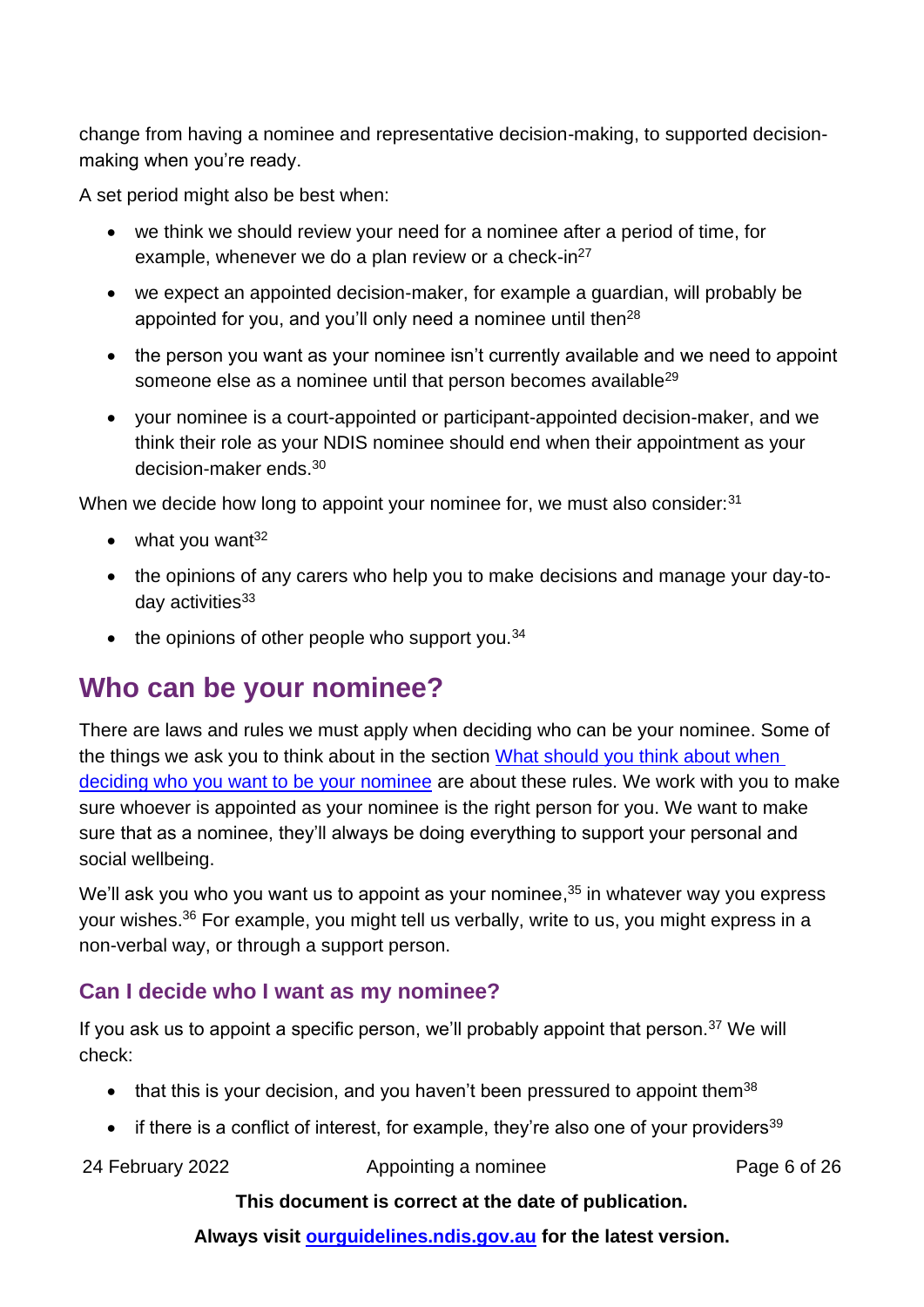• if the person is already helping you in your life and what they're already doing to help you.<sup>40</sup>

We'll ask you if you have carers or other people who support you and make decisions in your day-to-day life. If so, we'll also talk to them and ask their opinion about you having a nominee and if they think the person would do a good job.<sup>41</sup>

You might already have a government or court appointed decision-maker, who has similar responsibilities to a nominee. Learn more about [how we work with legally appointed](#page-10-1) decision [makers.](#page-10-1)

We need to make sure the person who will be your nominee understands what it means to be a nominee and will do the best job they can for you.<sup>42</sup> Learn more about the duties of a [nominee.](#page-10-0)

### <span id="page-6-0"></span>**What questions do we ask about your proposed nominee?**

When you have asked for someone to be made your nominee we'll appoint them if we can.<sup>43</sup> But there is information we'll need to collect, and things we'll need to think about, before we decide to appoint someone to be your nominee.

We'll ask you and your proposed nominee some questions. We'll think about the answers we get to these questions before we decide to appoint your proposed nominee.

We'll ask:

- Has your proposed nominee given written consent to be made your nominee?<sup>44</sup>
- Have you and your nominee thought about your wishes, and how you might communicate them to your nominee? 45
- Will the nominee appointment have a positive or negative effect on your relationships with your family, friends and informal networks?<sup>46</sup>
- Do you already have any arrangement with your proposed nominee?<sup>47</sup>
- Have you and your proposed nominee talked about how they will help you to build your capacity to make decisions for yourself?
- Has your proposed nominee put any pressure on you to make them your nominee?<sup>48</sup>
- What do some of the other people who support you think about your proposed nominee being your representative decision maker?<sup>49</sup>
- Is your proposed nominee willing and able to:
	- work with others who look after your wellbeing<sup>50</sup>
	- involve you in decision-making $51$

24 February 2022 **Appointing a nominee** Page 7 of 26

### **This document is correct at the date of publication.**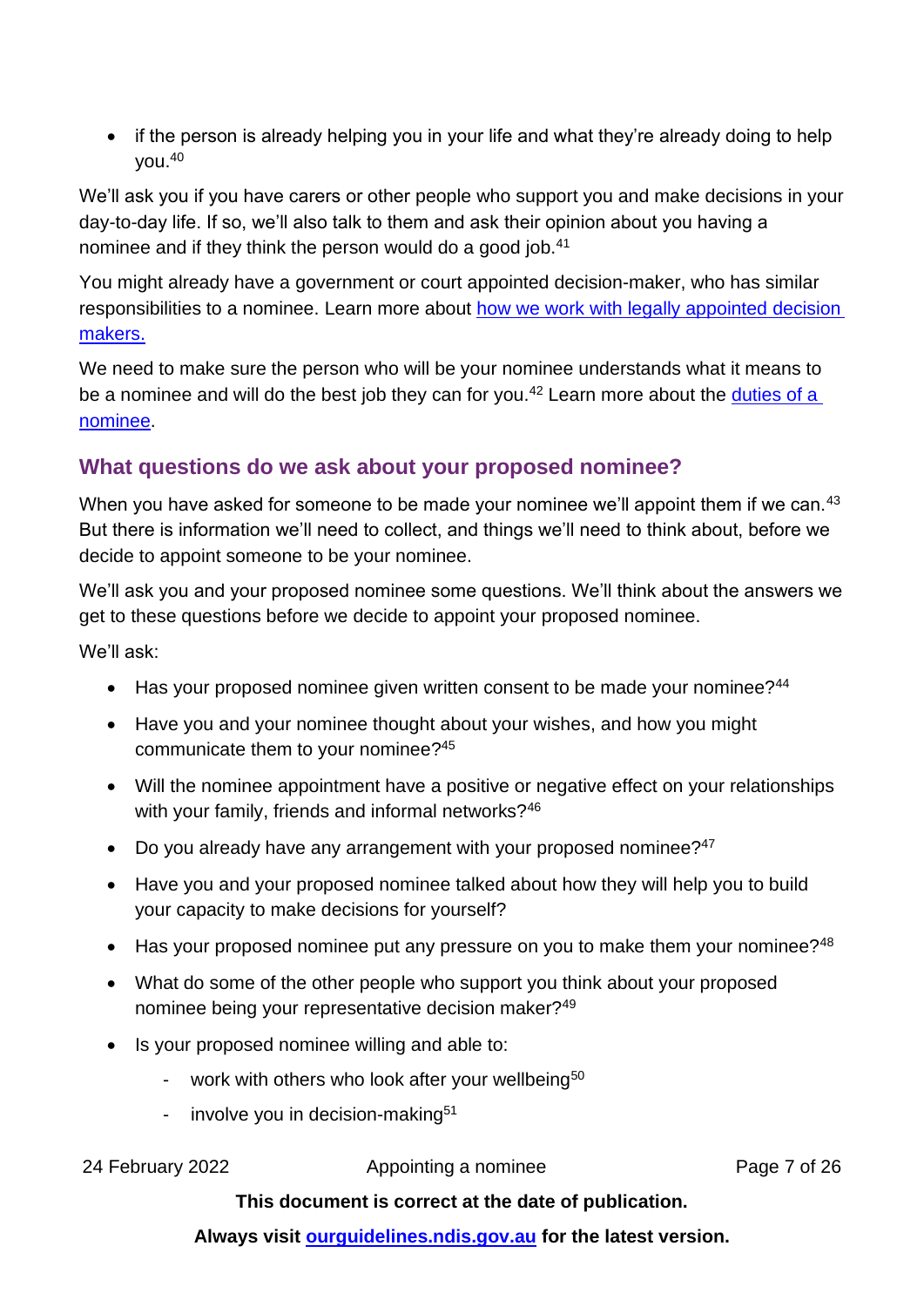- help you to make decisions for yourself $52$
- work out what judgements and decisions you'd want to make for yourself<sup>53</sup>
- do all the activities needed of a nominee, for example, they might have to enter into contracts on your behalf.<sup>54</sup>
- Does your proposed nominee understand what they need to do in this role, and will they be able to carry out these responsibilities?<sup>55</sup>
- Do you trust your proposed nominee?<sup>56</sup>
- $\bullet$  Is your proposed nominee sensitive to your cultural and language background?<sup>57</sup>
- Can your proposed nominee understand and work with any communication system or other supports you have (including relevant technology)?<sup>58</sup>
- Do you make life decisions without help from a court or participant appointed decision maker?
- Does your proposed nominee have any conflict of interest with you? $59$
- Does your proposed nominee have any convictions that would make them not suitable to be your nominee?<sup>60</sup>
- Has your proposed nominee given any information or answered any questions in relation to their appointment, or refused to, particularly about any criminal history or conflicts of interest?<sup>61</sup>

We need to think about their answers to these questions, and also think about them being your nominee if they refuse to answer the questions.<sup>62</sup>

We're responsible for making the final decision on who is appointed as your nominee for the NDIS.<sup>63</sup> However, we can't appoint a nominee unless they have agreed to their appointment in writing.<sup>64</sup>

If the person you want to be your nominee can't be appointed for some reason, we'll discuss this with you. We'll discuss if there is someone else we can appoint, or help you come up with another option to support you in making decisions.

We'll also talk with you about what type of nominee you want them to be.

Learn more about the [different types of nominees.](#page-3-0)

### <span id="page-7-0"></span>**What should you think about when deciding who you want to be your nominee?**

When you think about who you want to be your nominee you should ask yourself if that person:

24 February 2022 **Appointing a nominee** Page 8 of 26

### **This document is correct at the date of publication.**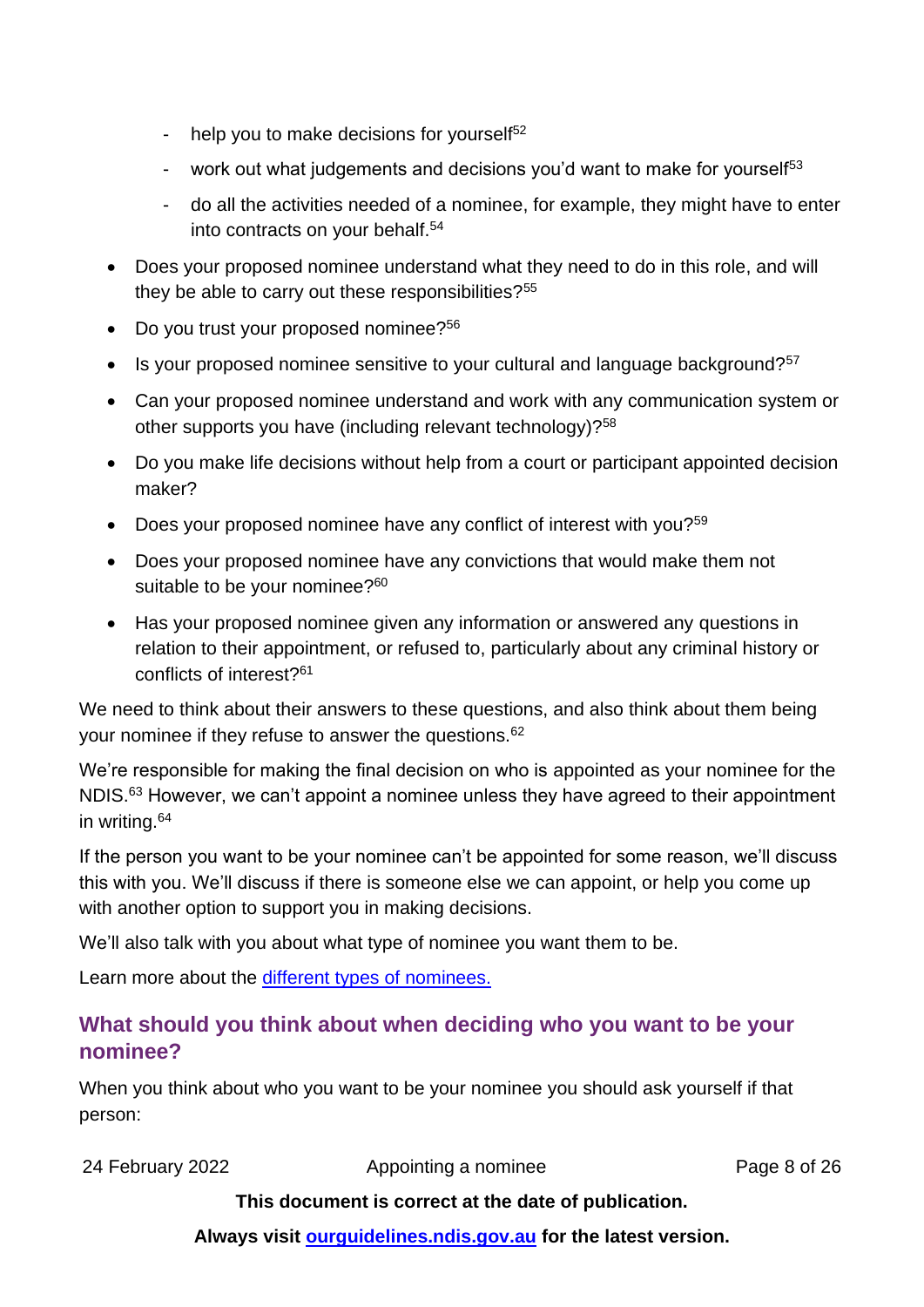- is able and willing to carry out the duties and responsibilities of a nominee
- is someone you trust
- will do things that support your personal and social wellbeing
- will support you by making decisions that are good for your personal and social wellbeing
- has the skills to support you
- will help you to make decisions
- will work with you to build your decision-making skills
- is able to act on your behalf and make decisions for you
- is able and willing to give written consent to be your nominee.

If you have a family member or friend who has always supported you to make decisions in the past, you might want them to be your nominee. If we make this person your nominee, it's a way we can help you to:

- strengthen your relationship with that person
- make the support networks you already have more official.

You can also ask us to appoint a body corporate (an organisation or company) as your nominee. The body corporate or organisation would need to give us the name of the person who will be acting on your behalf.<sup>65</sup>

Being a nominee can be rewarding and can also be challenging and complex, even for those people who already play a strong and important role in your life. We're happy to explain what the role involves, and to give support to the person, or people, who become your nominee.

Learn more about the duties of [a nominee.](#page-10-0)

### **Who can't be a nominee?**

There are some people who can't be appointed nominees.

A person under the age of 18 can't be a nominee.<sup>66</sup>

The NDIA can't be a nominee, but in some cases, someone who works for the NDIA could be your nominee. They would need to have a personal relationship with you, for example, if they're a family member or friend. If so, they would be a nominee because of their personal relationship to you, not as part of their work at the NDIA.<sup>67</sup>

24 February 2022 **Appointing a nominee** Page 9 of 26

**This document is correct at the date of publication.**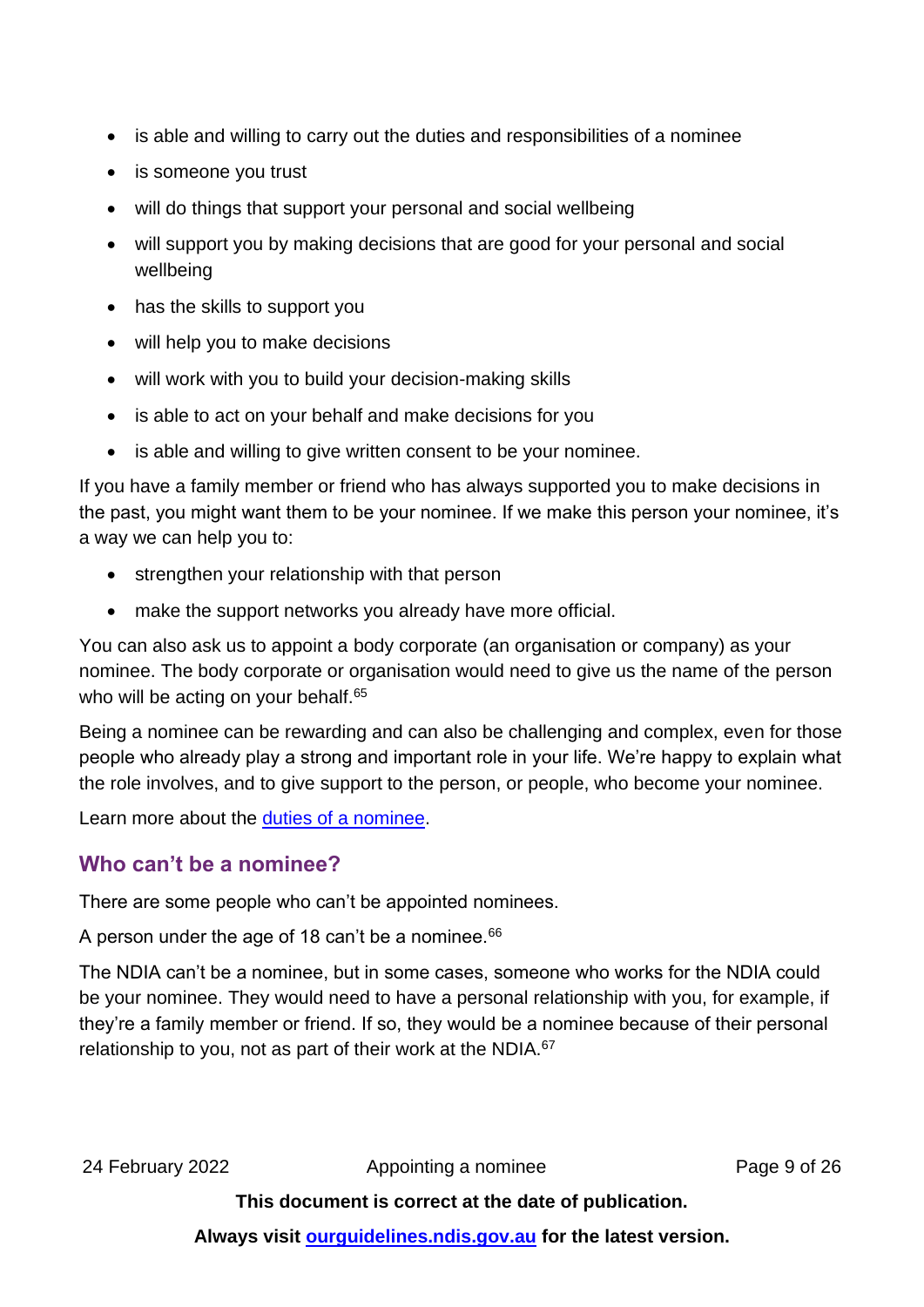## <span id="page-9-0"></span>**What do we consider when appointing a nominee?**

There are laws and rules we must follow when we decide whether to appoint a nominee for you. It's important that you know what we think about, and how we decide if we should appoint a nominee for you. Some of the things we ask you to think about in the section [Who](#page-5-0)  [can be your nominee](#page-5-0) are about these rules and laws.

We first assume you can make your own decisions that affect your life.<sup>68</sup> You may need support to build your decision-making skills, and your skills could improve over time.<sup>69</sup>

We also realise that sometimes it may be necessary to appoint a nominee to make decisions and act on your behalf.<sup>70</sup>

We'd only appoint a nominee for you if it's not possible for you to be supported to make decisions for yourself.<sup>71</sup>

There are 2 ways a nominee can be appointed to act on your behalf:<sup>72</sup>

- you can ask us to appoint a nominee for you
- we can decide to appoint a nominee for you.

If you ask us to appoint a nominee, we'll usually appoint one.<sup>73</sup>

It's only in very rare circumstances that we'd appoint a nominee for you when you haven't asked for one. For example, if we think you need a nominee but you're unable to ask for one, even with support. In this situation a family member, friend, or another supporter might ask for a nominee for you or they might offer to be your nominee.<sup>74</sup>

The decision to appoint someone as a nominee would still need to be made by us once we have assessed all the information. We need to make sure your proposed nominee is the right person to be your nominee.

If you ask us to appoint a nominee, we need to check:

- that no one has put pressure on you to appoint them  $-$  we'll check with you to make sure it's your decision, and not because you have been pressured or wrongly influenced by them<sup>75</sup>
- if there's a conflict of interest, for example, if they're also one of your providers.<sup>76</sup>

If we think you might need a nominee, but you haven't asked for one, we'll look at:

- whether we've discussed having a nominee with you<sup>77</sup>
- whether you're able to communicate with us and take part in the NDIS without having a nominee appointed78

24 February 2022 **Appointing a nominee** Page 10 of 26

#### **This document is correct at the date of publication.**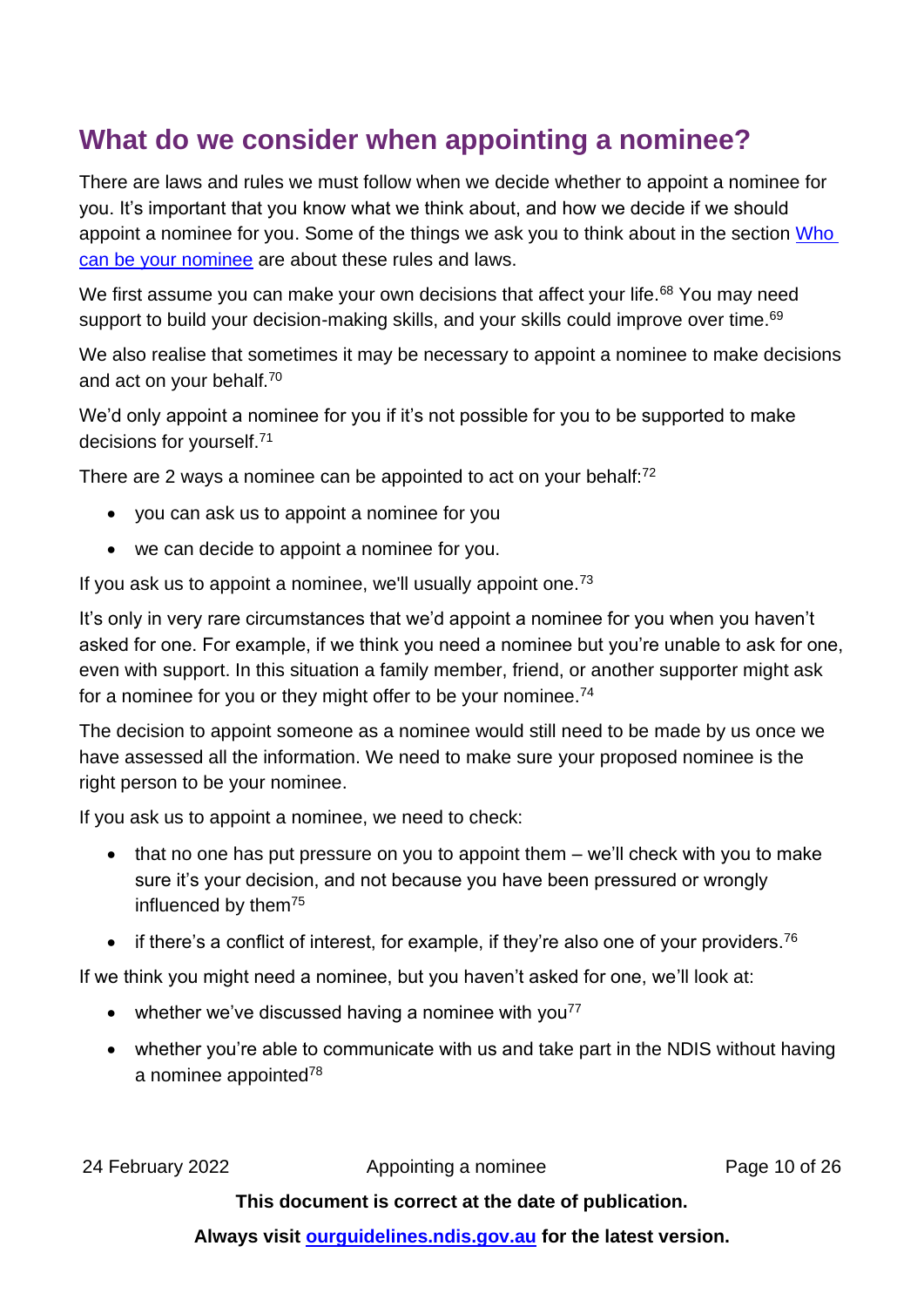- our expectation that a nominee should only be appointed as a last resort, and with safeguards in place to protect you<sup>79</sup>
- whether you have a court-appointed decision-maker or a decision-maker you've appointed yourself<sup>80</sup>
- whether you have any other relationships that:<sup>81</sup>
	- you could rely on to help you make your own decisions
	- could be strengthened to help you make your own decisions
	- could be improved by the appointment of a nominee.
- your opinion, and the opinion of: $82$ 
	- any person who helps you manage your day-to-day activities and make decisions
	- any court-appointed decision-maker or decision-maker you have appointed.

Learn more about [what you need to do to get a nominee.](#page-12-0)

### <span id="page-10-1"></span>**How we work with legally appointed decision makers**

You might already have someone legally appointed by a government, tribunal, court or panel who helps with decisions or makes decisions for you in other parts of your life. For example, a Public Trustee, guardian, or a family member. Or you may have appointed someone yourself to make decisions for you.

If you have this type of decision-maker, we'll discuss with them the types of decisions they already help you with. If the decisions are similar to what you would need to decide in the NDIS, we usually appoint them as your nominee.<sup>83</sup> If their role is different to what you would need in the NDIS, we'll discuss with them, in writing, if you need a nominee and who we might appoint.<sup>84</sup>

We're responsible for making the final decision on who is appointed as a nominee under the NDIS.<sup>85</sup> However, we can't appoint your legally appointed decision maker as your nominee unless they have agreed to the nominee appointment in writing.<sup>86</sup> We can't appoint anyone as your nominee unless they agree in writing to do it.

## <span id="page-10-0"></span>**What are the duties of a nominee?**

A nominee has duties to us when acting on your behalf, and they have duties to you as your nominee. This is the case whether they're a nominee that you requested, or a nominee that we appointed.

24 February 2022 **Appointing a nominee** Page 11 of 26

**This document is correct at the date of publication.**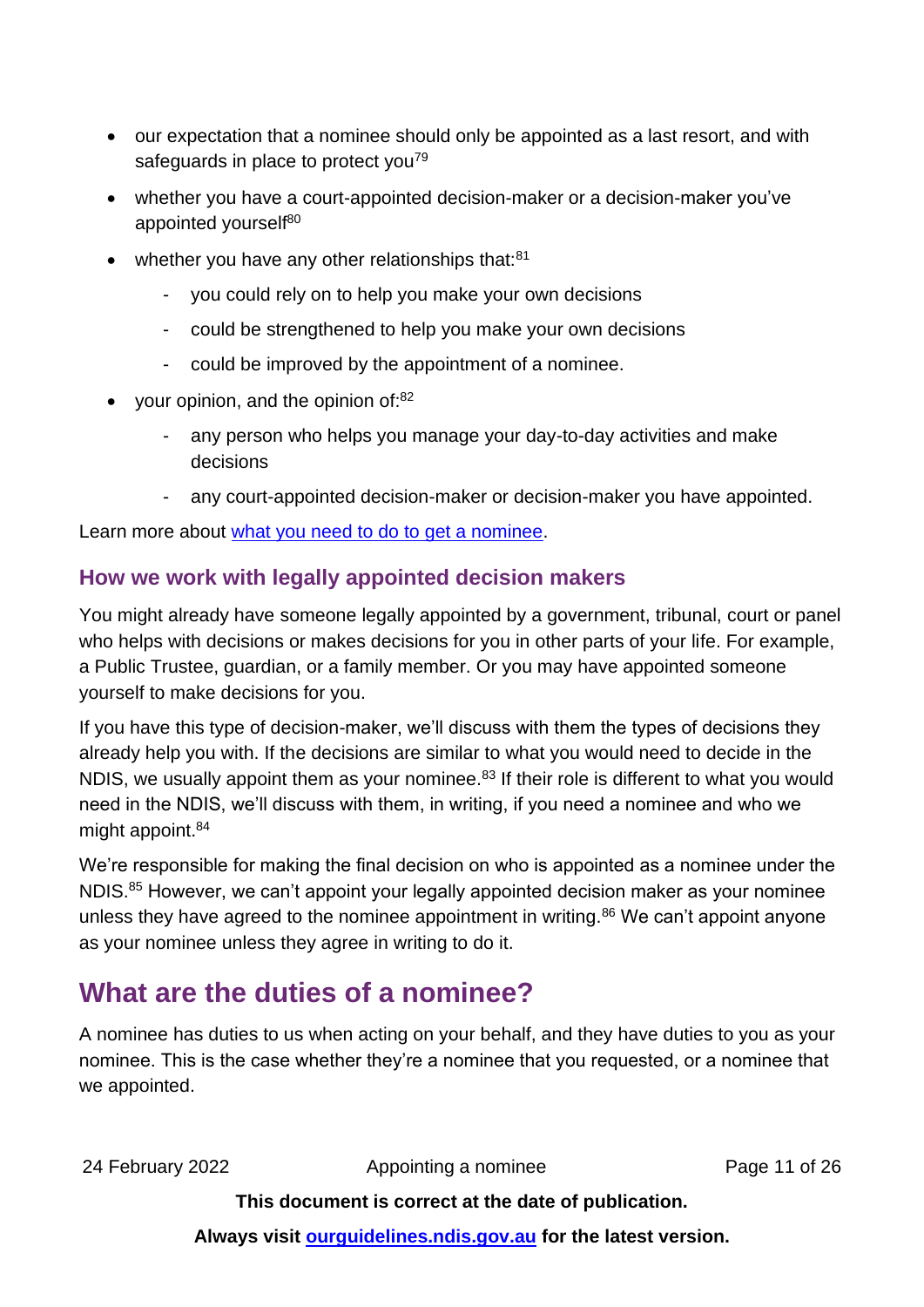If someone is thinking about being your nominee, they can use the information in this guideline to help them understand whether they can be your nominee. It will help them understand what is expected of them. This information also helps you know what you can expect from your nominee. 87

If we appoint a plan nominee, a correspondence nominee, or both, there are certain duties they must carry out. We need to make sure the person is willing and able to carry out and keep to these duties.<sup>88</sup>

Your nominee must try to support you to make decisions<sup>89</sup>, and try to find out what you would like to happen.<sup>90</sup> They must also act in a way that supports your personal and social wellbeing<sup>91</sup>.

Your nominee must also talk with other people in your life about anything they're thinking of doing on your behalf about your business with the NDIS.<sup>92</sup>

These other people could include:

- for plan nominees, any other NDIS-appointed plan nominee you have  $93$
- any court-appointed decision-maker you have $94$
- any other decision-maker you have appointed $95$
- any person who helps you make decisions and manage your day-to-day activities for example, a family member, supporter, or carer.<sup>96</sup>

If you are unable to communicate what you want to happen, your nominee must try to work out what they think you would like to happen.<sup>97</sup>

They might do this by:

- looking back on other decisions you've made
- thinking about the experiences they've had with you
- talking with other people who know you well.

Your nominee has a duty to do their best and make a genuine effort to support you.<sup>98</sup> They should:

- help you build your skills so that you can make more of your own decisions, and if possible, to a point where you no longer need a nominee<sup>99</sup> – we'll help your nominee with this duty<sup>100</sup>
- $\bullet$  tell us about any conflict of interest they have in relation to you<sup>101</sup>
- avoid or manage any conflict of interest they have in relation to you<sup>102</sup> for example, if your nominee is helping you with decisions about providers and also provides you with services that they get paid for.<sup>103</sup>

| 24 February 2022 | Appointing a nominee | Page 12 of 26 |
|------------------|----------------------|---------------|
|------------------|----------------------|---------------|

#### **This document is correct at the date of publication.**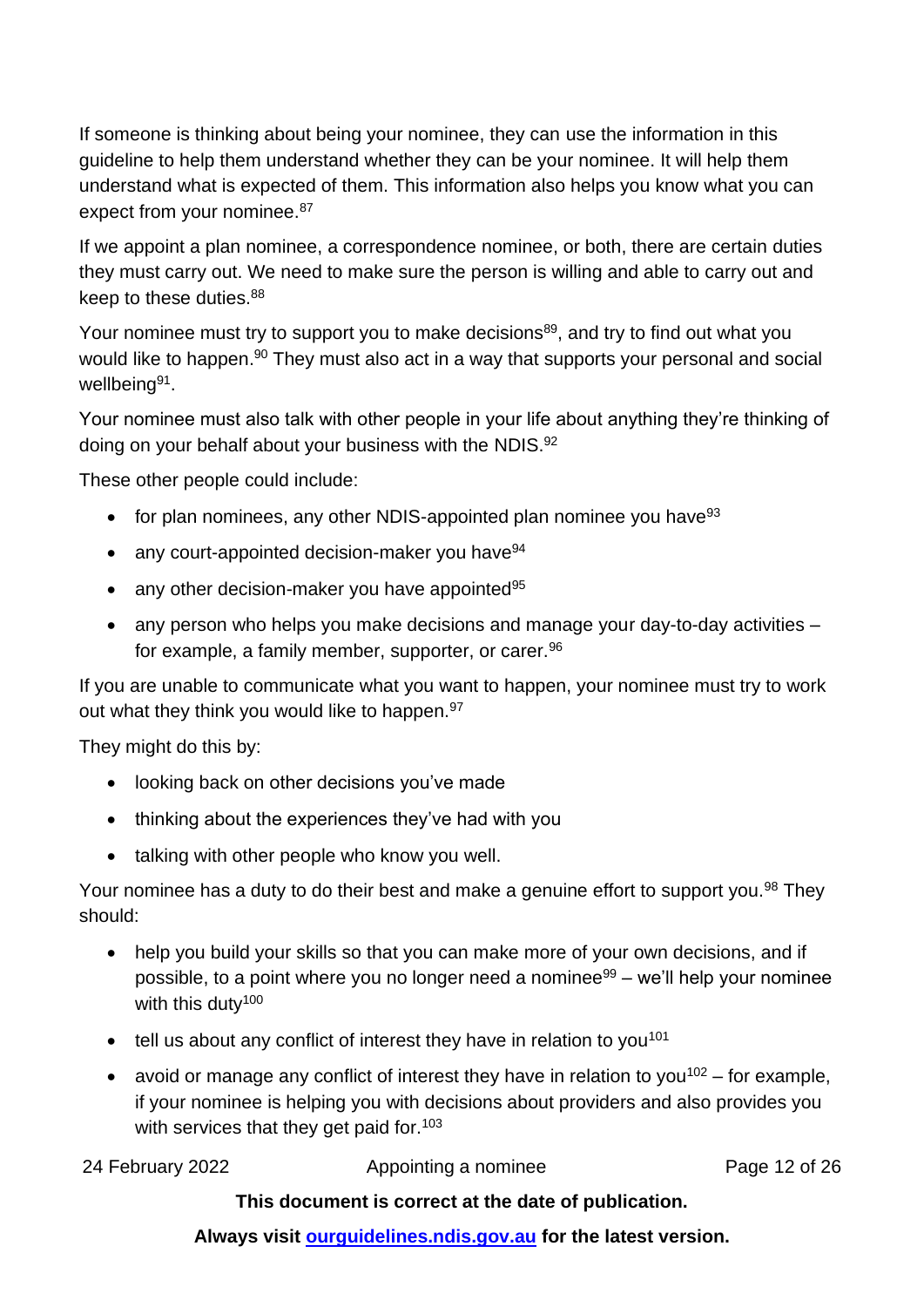If a plan nominee is appointed at your request, they can only do things on your behalf if they believe either:

- $\bullet$  it's not possible for you to do something, or be supported to do it<sup>104</sup>
- it's possible for you to do something yourself, but you don't want to do it yourself.<sup>105</sup>

If you can do something by yourself but don't want to, we'll see if we can help. Remember, other people can also help you make your own decisions. You can also give us permission to talk to another person like a family member, friend or an advocate about your business with the NDIS. We call this express consent. Express consent means you still make your own decisions, but you can consent for someone else to do things like represent you at a planning meeting, have access to information about your NDIS plan and advocate for you. They might talk to us about your NDIS plan and then explain things to you. Express consent is different to a nominee because your support person can't make decisions for you like a nominee can.<sup>106</sup> You can give express consent by using an [NDIS consent form,](https://www.ndis.gov.au/about-us/policies/access-information/consent-forms) or you can tell us verbally, in writing, or in some other way that you communicate.

If you want to build your skills to make your own decisions, we may be able to fund supports in your plan to help you learn these skills if they meet the [NDIS funding criteria.](https://ourguidelines.ndis.gov.au/how-ndis-supports-work-menu/reasonable-and-necessary-supports/how-we-work-out-if-support-meets-funding-criteria)

Anything your nominee does on your behalf must comply with the laws of the state or territory where you live. This includes if they are a court-appointed or participant-appointed decision-maker, for example a guardian or a person appointed under a power of attorney. They must comply with any obligations or restrictions placed on them under state or territory laws. 107

If we appointed your plan nominee, they may only do something on your behalf if they believe you can't either:

- make the decision or complete the task
- $\bullet$  be supported to make the decision or complete the task.<sup>108</sup>

## <span id="page-12-0"></span>**How do you get a nominee?**

If you want to get a nominee, there are a few things to do and discuss.

First, you need to **contact us**, your local area coordinator or planner and ask us to appoint a nominee. You can write to us or tell us about your request for a nominee. We'll need to know your proposed nominee's name and contact details.

If a member of your family, carer or friend think you need a nominee, then they can also [contact us,](https://www.ndis.gov.au/contact) your local area coordinator or planner to discuss it.

Learn more about [how we decide about appointing nominees.](#page-9-0)

24 February 2022 **Appointing a nominee** Page 13 of 26

### **This document is correct at the date of publication.**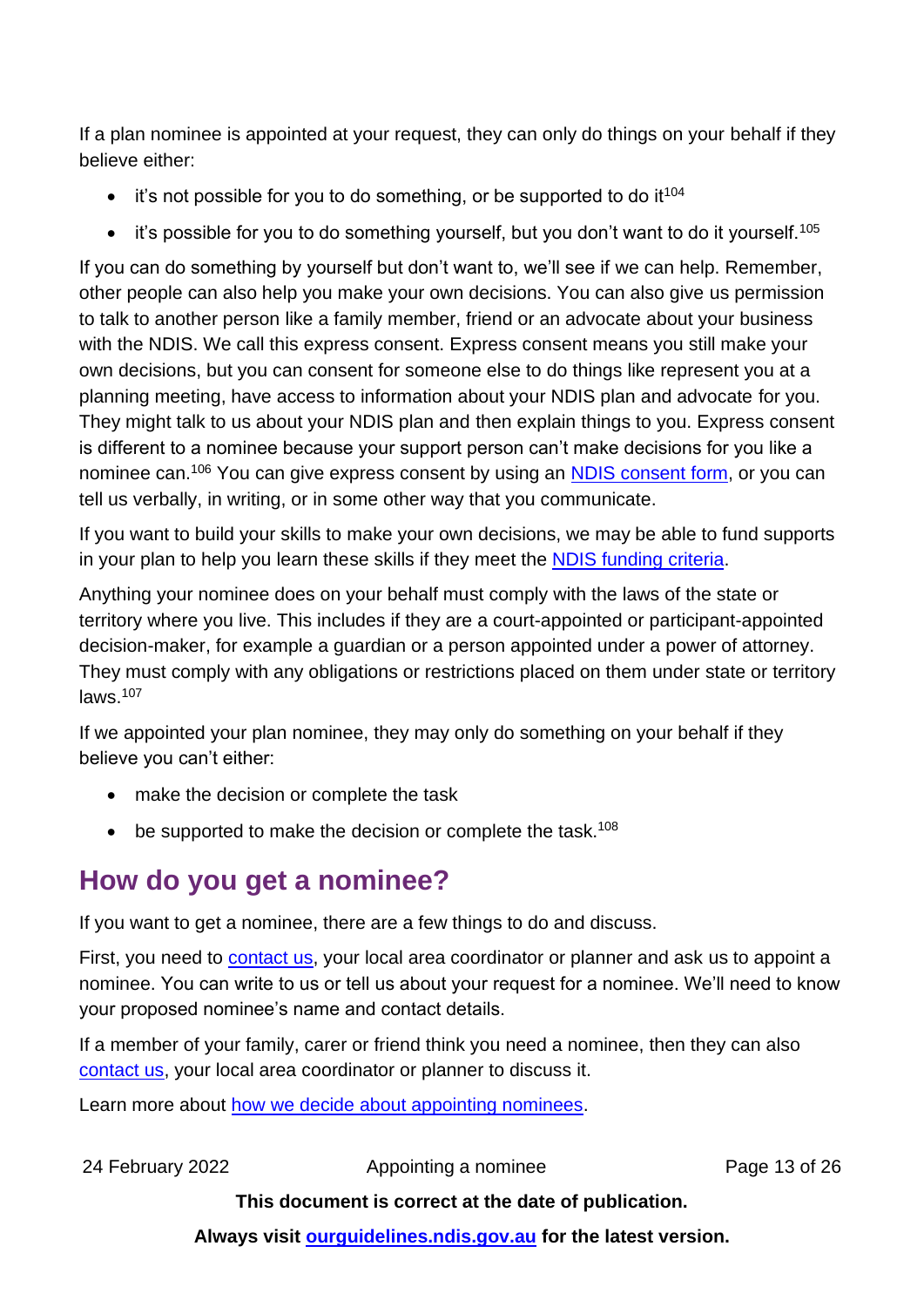We'll ask your proposed nominee to provide [proof of identity,](https://www.ndis.gov.au/media/300/download) if we don't already have this.

Learn more about [your privacy and information.](https://ourguidelines.ndis.gov.au/how-ndis-supports-work-menu/your-privacy-and-information)

We then ask you and your nominee some questions that help us work out if your proposed nominee is the right person to be your nominee. Learn more about the [questions we ask](#page-6-0)  [your proposed nominee.](#page-6-0)

We will send a letter to your proposed nominee. This will explain the duties of a nominee. Your proposed nominee will need to respond to our letter consenting to being your nominee.<sup>109</sup>

We'll talk with you about how long you want your nominee appointed for.

If we approve your proposed nominee we'll send an instrument of nominee appointment letter to you and the nominee.<sup>110</sup> This is a document that includes information about:

- who has been appointed as your nominee
- what type of nominee has been appointed
- what things your nominee can't do
- how long the nominee is appointed for.

The notice of nominee appointment tells the nominee they need to let us know if there's a change in situation that affects their ability to be your nominee.<sup>111</sup> We'll write to each person who is directly affected by our decision of whether or not to appoint a nominee.<sup>112</sup> We'll let them know that they can ask for an internal review if they don't agree with our decision to appoint a nominee.<sup>113</sup>

This could include:

- you, for example if you don't agree with our decision to appoint a nominee, or don't agree with who we appointed as your nominee
- the person who was appointed as your nominee
- someone else who wanted to be your nominee.

We'll also try to contact them by phone.

Learn more about [how to ask for a decision to be reviewed.](https://ourguidelines.ndis.gov.au/home/reviewing-decision/reviewing-our-decisions)

### **What happens when you have a nominee?**

If we appoint your proposed nominee we'll issue an instrument of nominee appointment and send a copy to you and a copy to your nominee.<sup>114</sup>

This is a document that includes information about:

24 February 2022 **Appointing a nominee** Page 14 of 26

#### **This document is correct at the date of publication.**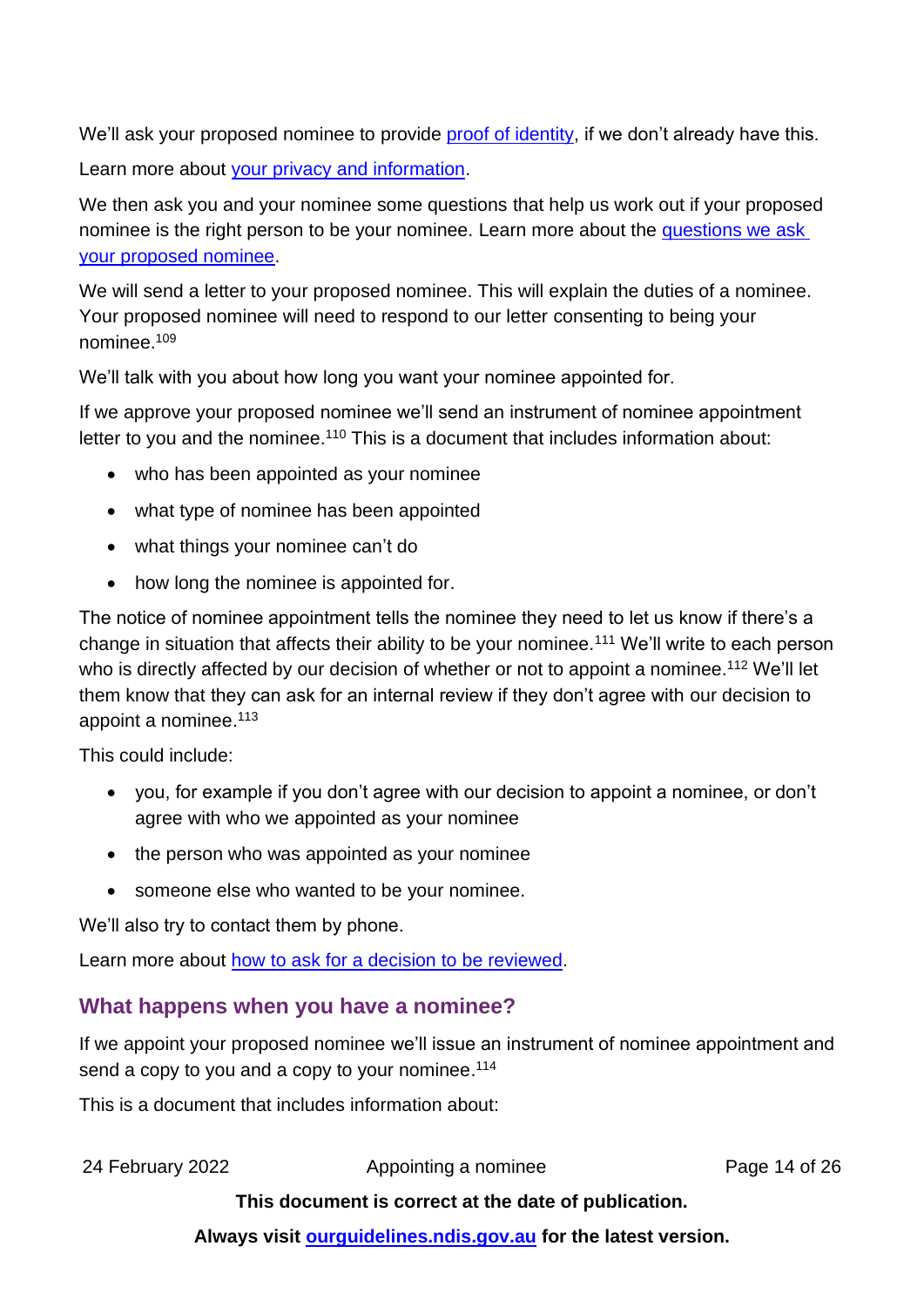- who has been appointed as your nominee
- what type of nominee has been appointed
- what things your nominee can't do
- how long the nominee appointment is for.

If you have a plan nominee appointed, we'll contact them:

- when we check-in to see how you're going
- the next time your plan is due to be reviewed.

Depending on what level of authority your nominee has been given, we'll talk with them, and you, about:

- how your last NDIS plan worked for you
- what goals you have
- what supports you get from your family and friends
- what supports you get from community and mainstream services
- what supports you need from us to pursue your goals
- how you and your nominee are building your capacity to make decisions.

Your plan nominee can also contact us if your situation or support needs change.

If your nominee has any questions about their role, they can talk to your planner, local area coordinator or [contact us](https://www.ndis.gov.au/contact) for advice.

### **What if I don't like something my nominee has done?**

Your nominee must always act in your best interests. They are required to try to support you to make decisions and they must try to find out what you want to happen.

If you have concerns about something your nominee has done you should talk to your support coordinator, local area coordinator or planner for further advice. You can also [contact us.](https://www.ndis.gov.au/contact)

If you still have concerns you can ask us to cancel your nominee. Learn more about when a [nominee appointment might be cancelled or suspended.](#page-17-0)

### <span id="page-14-0"></span>**What do we share with your nominee?**

Your nominee will receive information from us – we usually call them notices. A notice is usually a letter giving you information, asking you to send us information or to do something.

We share different things depending on what type of nominee you have:

24 February 2022 **Appointing a nominee** Page 15 of 26

### **This document is correct at the date of publication.**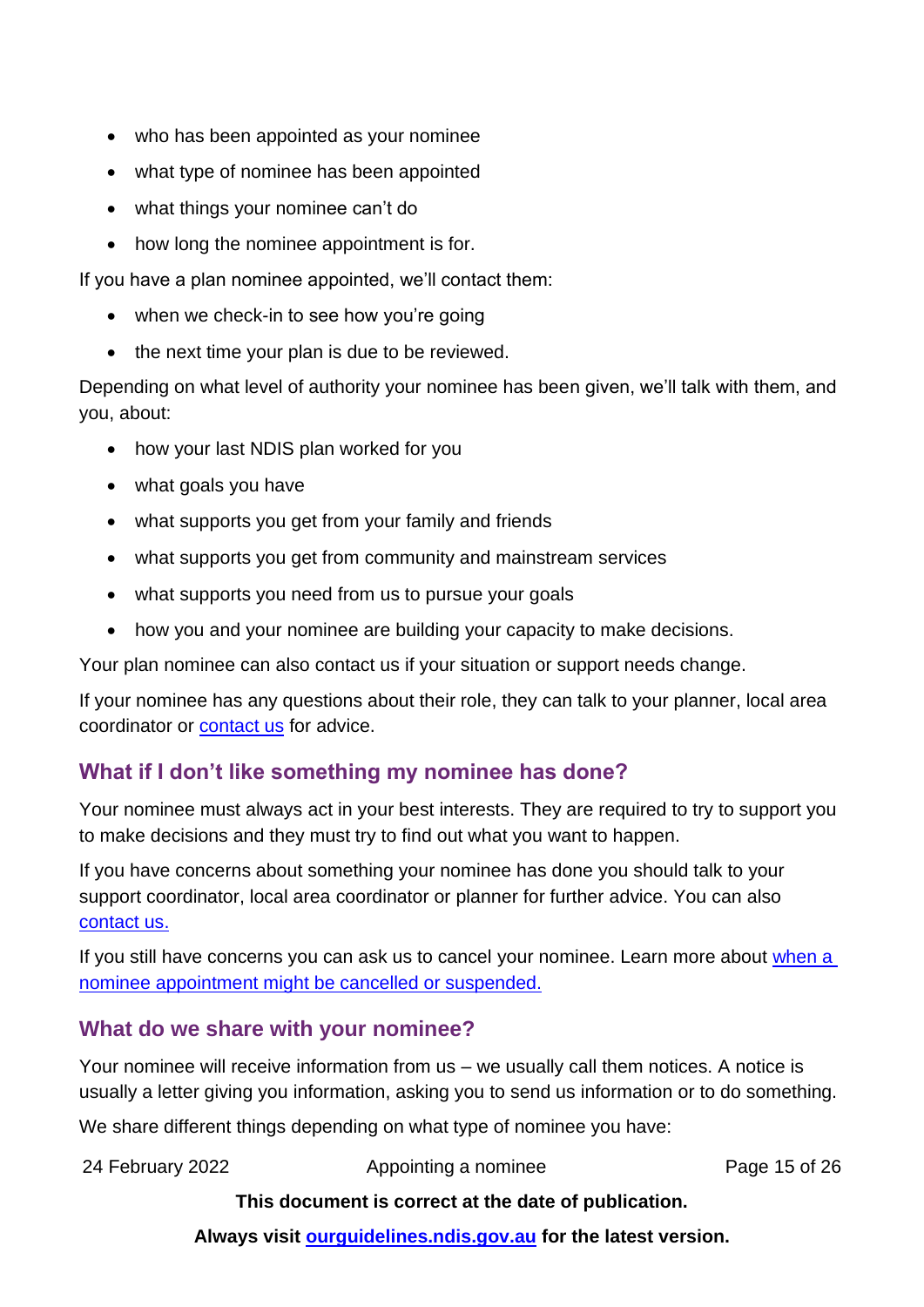### **Correspondence nominee**

If you have a correspondence nominee, then they will receive all notices we give under the laws of the NDIS.<sup>115</sup>

When we give your correspondence nominee a notice, we look at this as if we have given the notice to you on the day your correspondence nominee received the notice. 116

If we give a notice to your correspondence nominee asking them to do something on your behalf, then your correspondence nominee must respond to us. This includes if we ask them to tell us about something, or give us information or a document, on your behalf.<sup>117</sup> If they don't do this, you will be seen as having failed to comply with the requirement.<sup>118</sup>

However, there are times when we'll contact you directly, or we may want you to do something instead of your correspondence nominee. When we give the notice to you, we'll tell your correspondence nominee that we've given you the notice and give them details about it.<sup>119</sup>

### **Plan nominee**

If you have a plan nominee, we'll send them any [notices about the use of your NDIS funding.](#page-16-0) Any notices about the preparation or review of your plan that we've sent to your correspondence nominee, we'll also send to your plan nominee.

If we ask them for a statement of how your funds are being used, your plan nominee must respond to the notice and give us the statement.

If we give you a notice or letter about the preparation, management or review of your plan, we must tell your plan nominee that we've given you this notice and the details of it. $^{120}$ 

### **What if we need you to personally do something?**

If a notice or letter asks you to personally do something, you will need to do it yourself.<sup>121</sup> For example, we may need you to attend a medical or psychological examination.<sup>122</sup> So you'll need to take part in the examination, not your nominee. However, your nominee can go with you if you want them to, and the examiner is okay with them being there.<sup>123</sup>

If you have a correspondence nominee appointed, we may need to explain to them what we need you to personally do.<sup>124</sup>

If the requirement is about the preparation, management or review of your plan, then we must let your plan nominee know what we need you to do. 125

24 February 2022 **Appointing a nominee** Page 16 of 26

### **This document is correct at the date of publication.**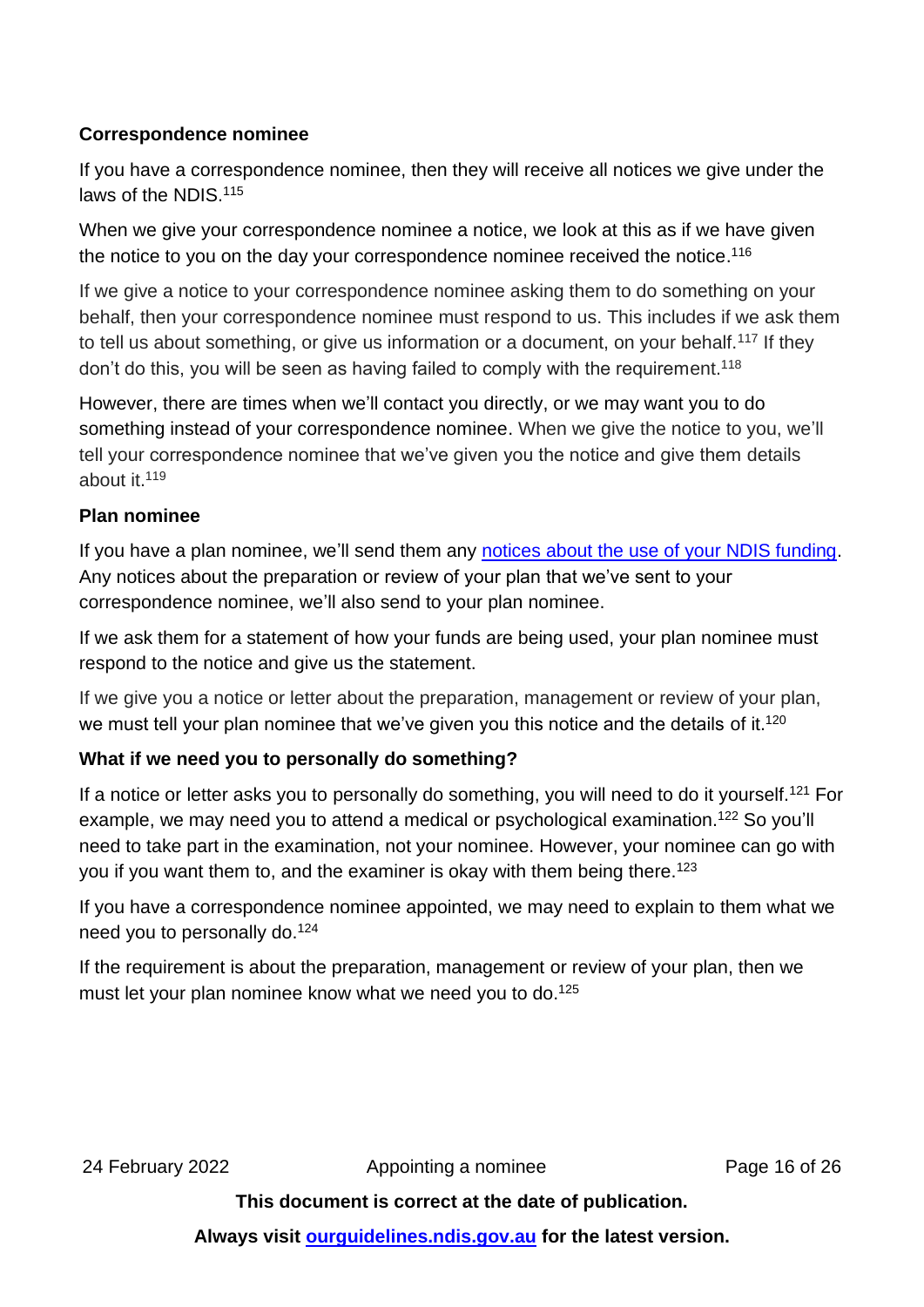### **What do we need your nominee to share with us?**

#### **Notice about a nominee's ability to act on your behalf**

We'll give your nominee a written notice when they are appointed reminding them to tell us of anything that affects, or is likely to affect:

- their ability to act as your nominee
- their ability to comply with notices we give them
- our ability to give them notices.<sup>126</sup>

The notice we send will remind the nominee how soon they have to tell us about any of the above situations. This should be at least 14 days from when the change happens or is likely to happen.<sup>127</sup>

The notice will also tell the nominee how they should let us know.<sup>128</sup> Your nominee must comply with the notice.

Some of the reasons your nominee might have to comply with the notice are:

- they're moving house or interstate which might mean they're unable to continue to be your nominee
- they change jobs and it affects them being your nominee
- they need to be a full-time carer to someone else and it will affect the amount of time they can help you
- they'll be travelling and it will be difficult to give them notices
- a court or tribunal have appointed someone else to be your decision-maker
- any other event that affects them being able to be your nominee.

### <span id="page-16-0"></span>**Notice about use of your NDIS funding**

We may send your plan nominee a notice, usually a letter, asking them to tell us how your NDIS funds have been used.<sup>129</sup>

If we do this, we must include:

- how the plan nominee should give us this information
- the date they need to tell us by, which must be at least 14 days from the date we give the notice.<sup>130</sup>

If your nominee doesn't reply to the notice, or doesn't give us the information we ask for, unless they have a reasonable excuse, they will be committing a criminal offence.<sup>131</sup>

24 February 2022 **Appointing a nominee** Page 17 of 26

#### **This document is correct at the date of publication.**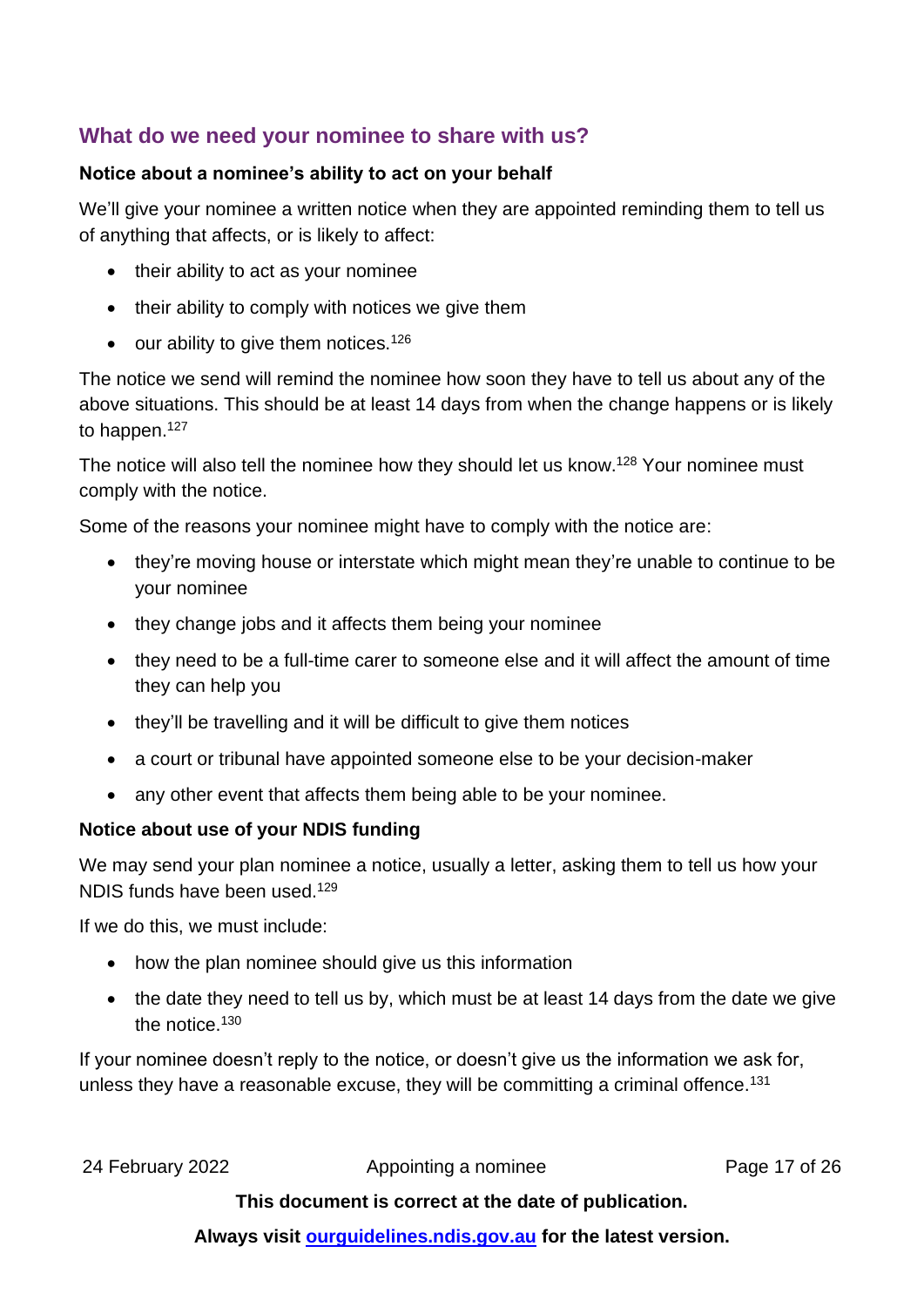Under the laws of the NDIS, if your nominee commits a criminal offence, the fact that they were acting as your nominee does not make you criminally responsible for what they do or don't do. 132

Please note our guidelines only consider criminal offences under the laws for the NDIS and do not cover criminal offences under other laws.

## <span id="page-17-0"></span>**When would a nominee appointment be cancelled or suspended?**

There are several reasons why we may suspend or cancel your nominee's appointment.<sup>133</sup>

If your nominee doesn't comply with certain [duties,](#page-10-0) we'll contact them to find out why not. We'll look at what they say when deciding whether to suspend or cancel their appointment as your nominee.<sup>134</sup>

We want to make sure your nominee is acting in your best interests. If we become aware they can no longer fulfill the role, or there is change in a court order, such as removing a guardian, we may suspend or cancel that nominee appointment.

If we cancel a nominee appointment, that person is no longer your nominee from the time we cancel. If we suspend a nominee appointment, the person can't act on your behalf during the time we're deciding whether they can continue to be your nominee or not.<sup>135</sup> If we cancel or suspend your nominee, we will stop sending correspondence to them and stop sharing information about you.

We may suspend or cancel a nominee's appointment if:

- we've appointed a nominee on our initiative, and you ask us to cancel that appointment.<sup>136</sup> Once you ask us, we have 14 days to decide whether or not to cancel your nominee's appointment.<sup>137</sup> If we decide to keep the person as your nominee we must send you and your nominee a letter telling you our decision and the reasons for this. 138
- if we send a [written notice](#page-14-0) to your nominee, and they respond by telling us that they can't, or might not be able to help you make decisions and/or do things on your behalf because of a change in their situation. Based on this, we'll decide if it is appropriate to suspend or cancel your nominee's appointment.<sup>139</sup> When someone becomes your nominee, they agree to give us certain information if we ask.

If they don't comply with one of our [written notices,](#page-14-0) we may suspend or cancel their appointment as your nominee. This includes if:

24 February 2022 **Appointing a nominee** Page 18 of 26

**This document is correct at the date of publication.**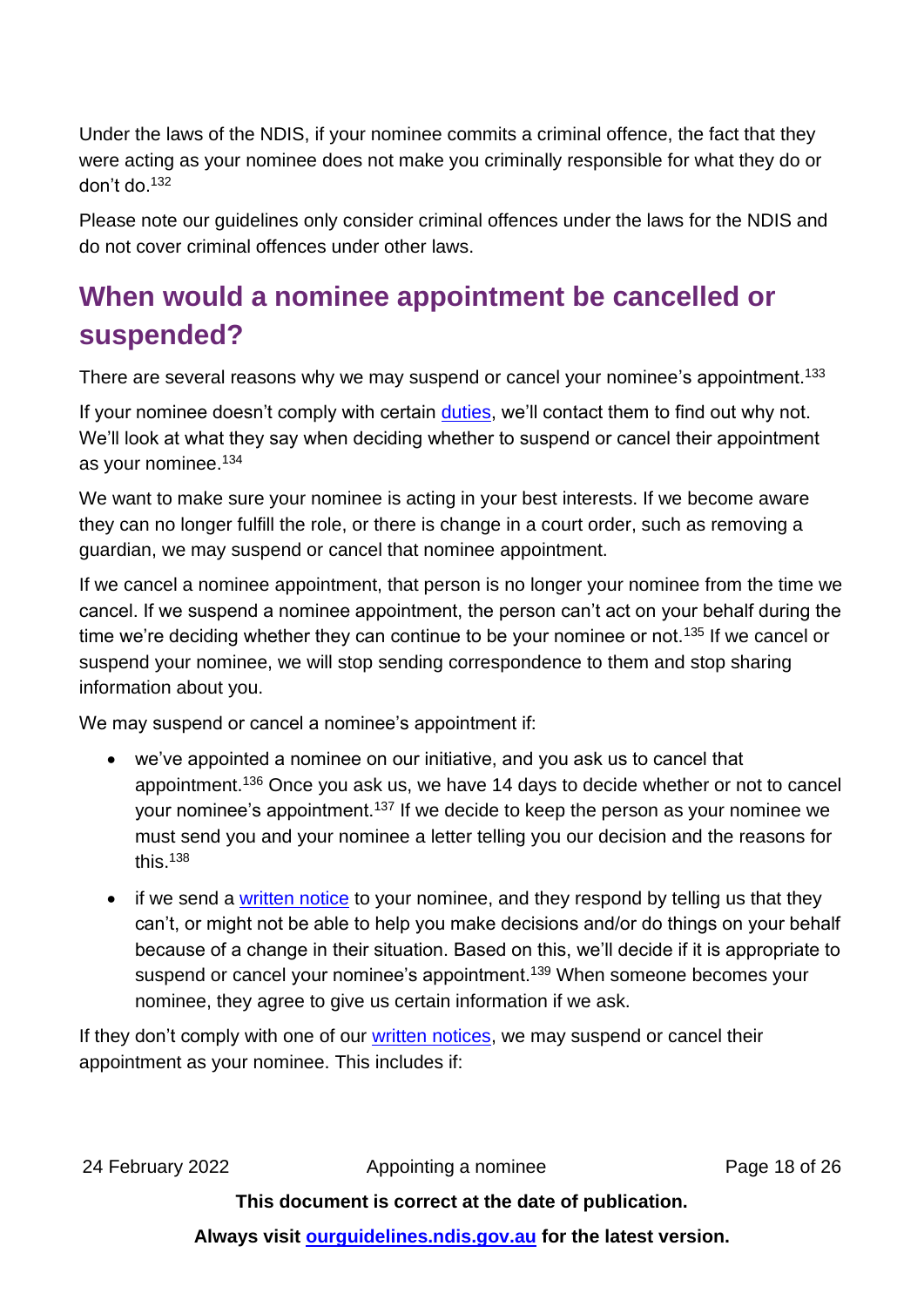- your nominee fails to tell us that they can't, or might not be able to help you make decisions and/or do things on your behalf because of an event or change in their circumstances<sup>140</sup>
- your nominee doesn't reply to a request from us for information about their use of NDIS funding paid to them on your behalf.<sup>141</sup>

### **What if I want to change or cancel my nominee?**

If the nominee was appointed at your request, we will change or cancel the nominee if you ask us to.

If the nominee was appointed on our initiative and you ask us to change or cancel the nominee, we must make a decision within 14 days. We will send you and your nominee a letter if we decide to keep the person as your nominee.

Learn more about [when a nominee appointment might be suspended or cancelled.](#page-17-0)

If you want to change or cancel your nominee, you can [contact us.](https://www.ndis.gov.au/contact) You can also talk to your support coordinator, local area coordinator or planner for further advice.

### **When might we suspend a nominee's appointment?**

We may suspend a nominee's appointment if it's reasonable to believe your nominee has, or is likely to cause you physical, mental or financial harm.<sup>142</sup>

We would send you and your nominee a copy of the instrument of suspension.<sup>143</sup> We'll also write to your nominee asking them to give us a statement within 28-days setting out the reasons why their appointment as your nominee should not be cancelled.<sup>144</sup>

If we get a statement from them, we'll look at what they say, and decide as soon as possible whether or not they can continue to be your nominee.<sup>145</sup>

Once we've made our decision, we'll send a letter to you and your nominee explaining our decision.<sup>146</sup>

If we decide they can continue to be your nominee, the suspension will end and they can continue to be your nominee.<sup>147</sup>

### **What do we think about when we cancel or suspend a nominee's appointment?**

Before we cancel or suspend a nominee appointment, we must think about:

- whether the nominee has done something that's inappropriate or not in line with their duties as a nominee $148$
- how the nominee has behaved with you<sup>149</sup>

24 February 2022 **Appointing a nominee** Page 19 of 26

#### **This document is correct at the date of publication.**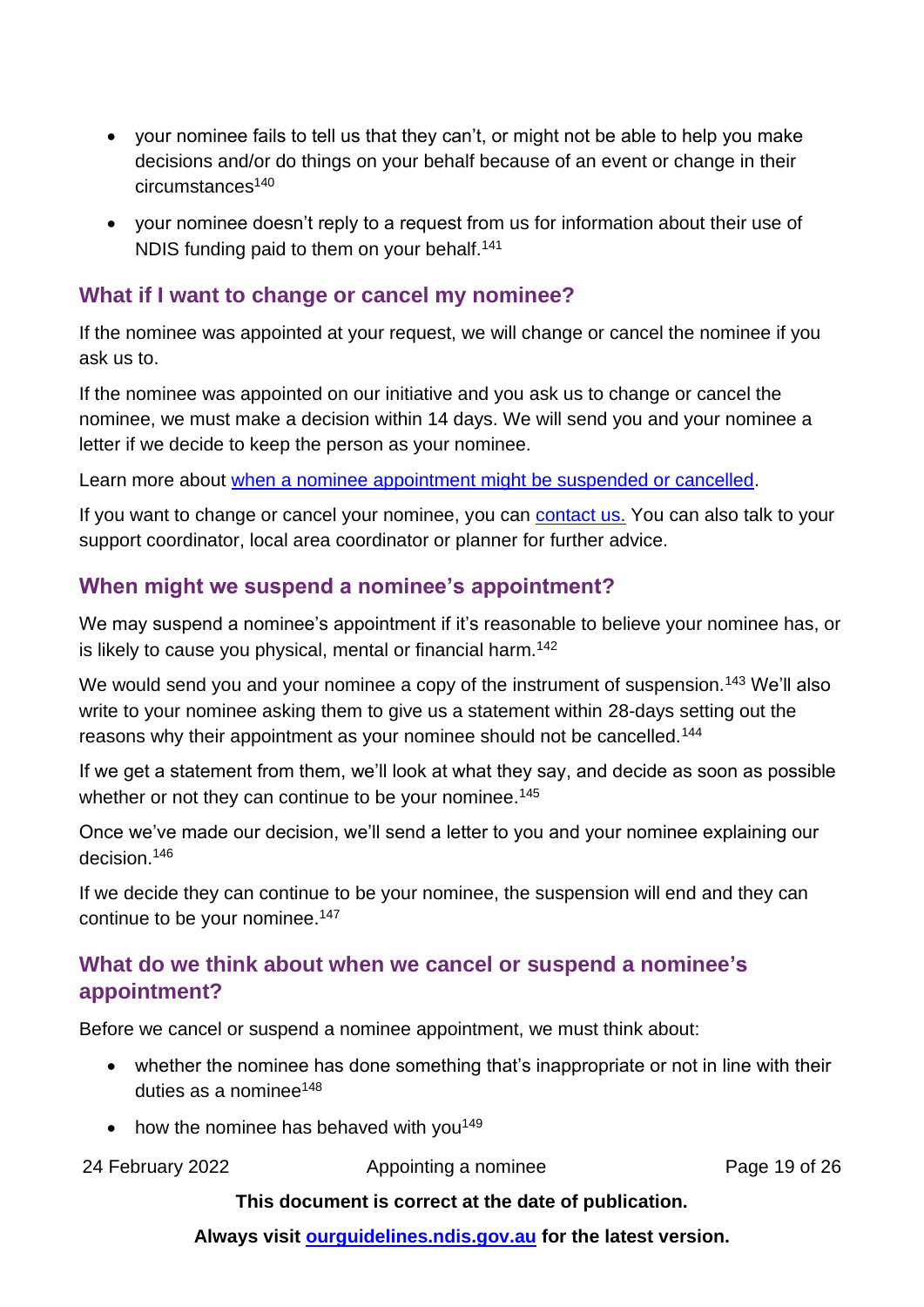- $\bullet$  the results of any review of your plan<sup>150</sup>
- your opinion and the opinions of any person who cares for or supports you<sup>151</sup>
- how it will affect you if we suspend or cancel the nominee appointment<sup>152</sup>
- whether your nominee has been found guilty of a crime that is reasonably likely to affect their ability to act as your nominee.<sup>153</sup>

We must also look at whether you still need a nominee and think about the reasons you had [a nominee appointed.](#page-2-0)<sup>154</sup>

### **When do we have to cancel a nominee's appointment?**

We must cancel a nominee's appointment if:

- you ask us to, and the nominee was appointed at your request<sup>155</sup>
- your nominee writes to us telling us they no longer want to be your nominee.<sup>156</sup>

We must also cancel a nominee's appointment if:

- we have suspended your nominee's appointment because we have reasonable grounds to believe your nominee has, or may cause you physical, mental or financial harm
- we have given your nominee a written notice asking them to give us a statement within 28-days, and your nominee does not respond to our notice within the 28-day period.<sup>157</sup>

Once we've made our decision, we'll send a letter to you and your nominee explaining our decision.<sup>158</sup> If we cancel your nominee's appointment, we'll send you both a copy of the instrument of cancellation.<sup>159</sup> When we say instrument, we mean a legal document.

When we look at suspending or cancelling a nominee appointment, we must always think about how your personal and social wellbeing will be supported.

If we cancel or suspend an appointment, we may appoint another person as nominee for a set period of time.<sup>160</sup> The appointment process is the same as other [nominee appointments.](#page-12-0)

### **What happens when we cancel or suspend a nominee's appointment?**

If we suspend your nominee's appointment:

- they won't be able to perform any functions on your behalf as your nominee
- we may appoint someone else to be your nominee for a set period of time.<sup>161</sup>

Before we decide to cancel or suspend your nominee's appointment, we would find out the reason they did or didn't do what they were supposed to do. In most cases, we wouldn't

24 February 2022 **Appointing a nominee** Page 20 of 26

### **This document is correct at the date of publication.**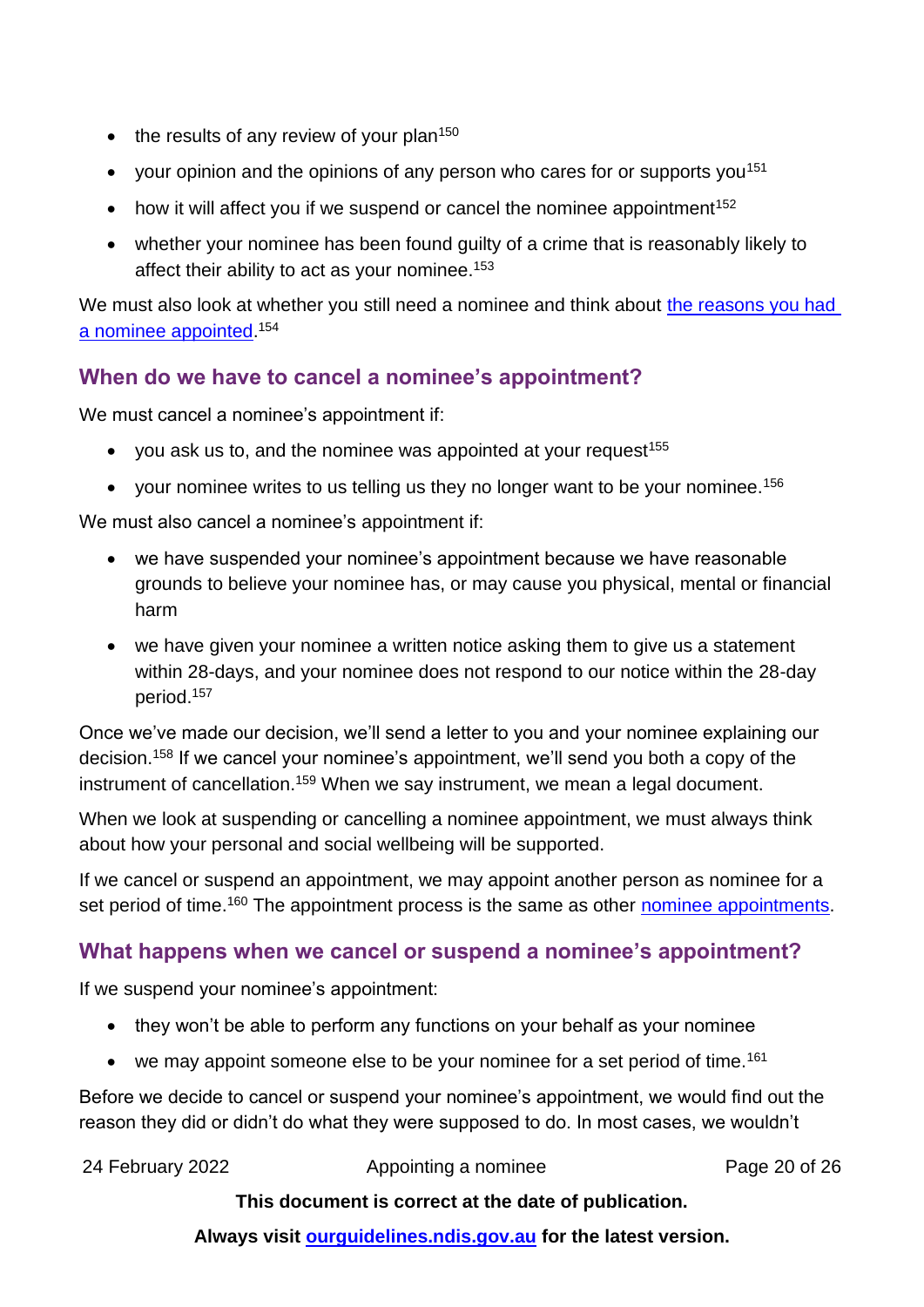suspend or cancel your nominee if they reasonably believed they were doing what you wanted.<sup>162</sup> Or if they reasonably believed what they did, or didn't do, would promote your personal and social wellbeing. 163

If we cancel or suspend a nominee, we will stop sending correspondence and stop sharing information with them. We do not disclose information to anyone other than the appointed representatives listed on your record. We will make sure correspondence will be sent to you or another nominee instead.

If you have concerns related to someone acting on your behalf, or receiving correspondence, you can [talk to us.](https://www.ndis.gov.au/contact)

### **What if I want my nominee's appointment to continue?**

If we decide to cancel or suspend your nominee's appointment, and you're not happy with our decision, you can ask for our decision to be reviewed. 164

In either situation, we must give you and your nominee a copy of the instrument of suspension or cancellation.<sup>165</sup>

Similarly, if we decide **not** to cancel or suspend your nominee's appointment, and you're not happy with our decision, you can ask for our decision to be reviewed.<sup>166</sup>

Learn more about [how to ask for a decision to be reviewed.](https://ourguidelines.ndis.gov.au/home/reviewing-decision/reviewing-our-decisions)

You can also talk to your support coordinator, local area coordinator, planner or [contact us](https://www.ndis.gov.au/contact) for further advice.

## <span id="page-20-0"></span>**What if you don't agree with a decision we make?**

The NDIS law tells us what decisions can be reviewed. If you think a decision we've made about your nominee is wrong, you can ask for a review of our decision if it was to:

- appoint a plan nominee or a correspondence nominee<sup>167</sup>
- suspend a nominee appointment, or not to suspend a nominee appointment<sup>168</sup>
- cancel a nominee appointment, or not cancel a nominee appointment.<sup>169</sup>

Any person **directly affected** by a decision of the NDIA can ask for a review.<sup>170</sup> This could be:

- you
- a person appointed by a court or tribunal to make decisions for you
- a nominee, someone who wants to be appointed as a nominee, or someone who used to be a nominee.

24 February 2022 **Appointing a nominee** Page 21 of 26

### **This document is correct at the date of publication.**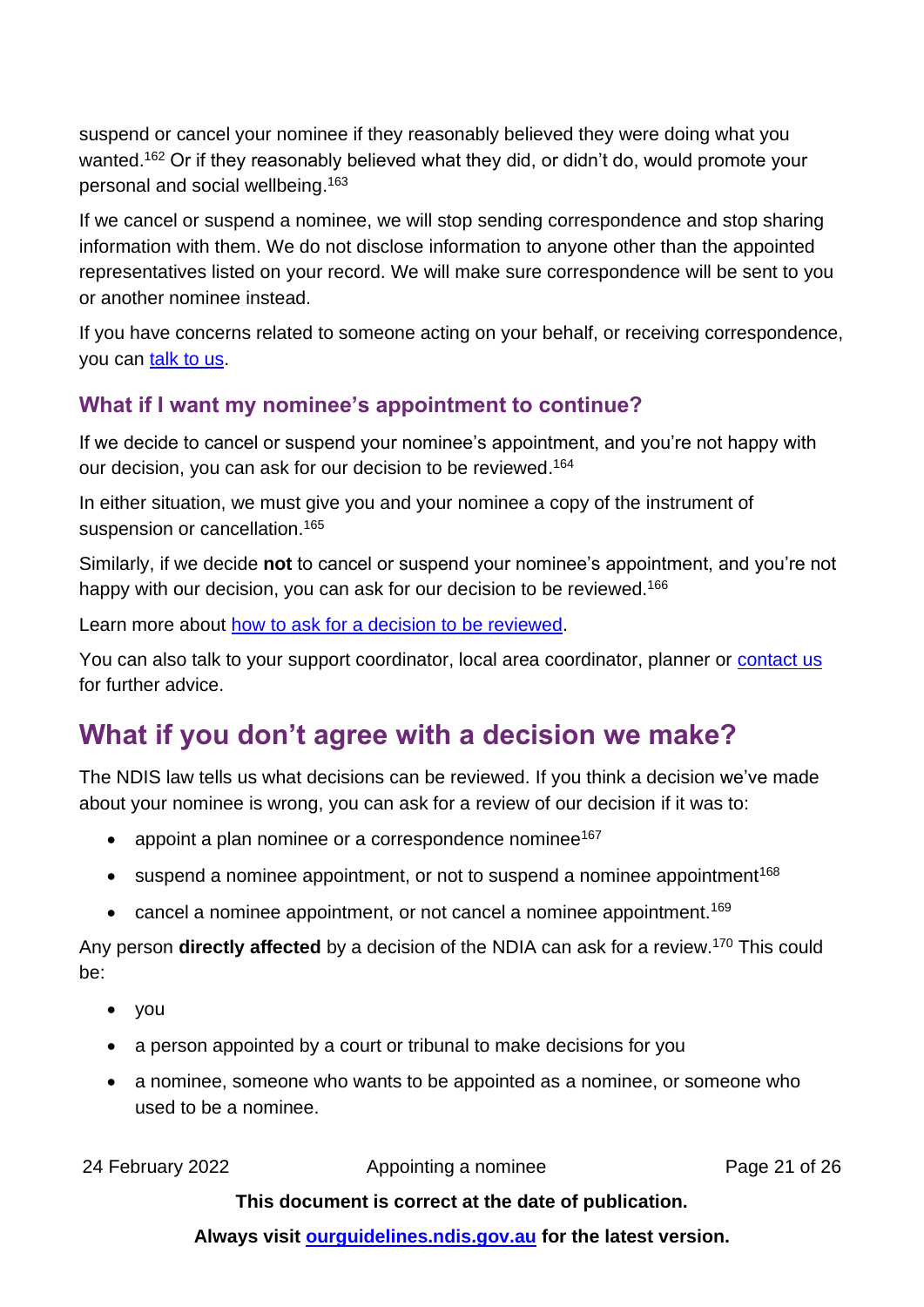If we decide to appoint, suspend or cancel the role of a nominee, we'll write to each person directly affected by our decision.<sup>171</sup>

You can contact your local area coordinator or [contact us](https://www.ndis.gov.au/contact) to talk about the reasons for our decision. If you still don't agree with our decision to appoint, suspend or cancel the role of a nominee, you can ask for a review of our decision. <sup>172</sup> You have 3 months to ask for a review after you receive our decision in writing.<sup>173</sup> This means one of our staff, who wasn't involved in the original decision, will review the information and our decision.<sup>174</sup>

Learn more about [how to request a review of a decision.](https://ourguidelines.ndis.gov.au/home/reviewing-decision/reviewing-our-decisions)

24 February 2022 **Appointing a nominee** Page 22 of 26

**This document is correct at the date of publication.**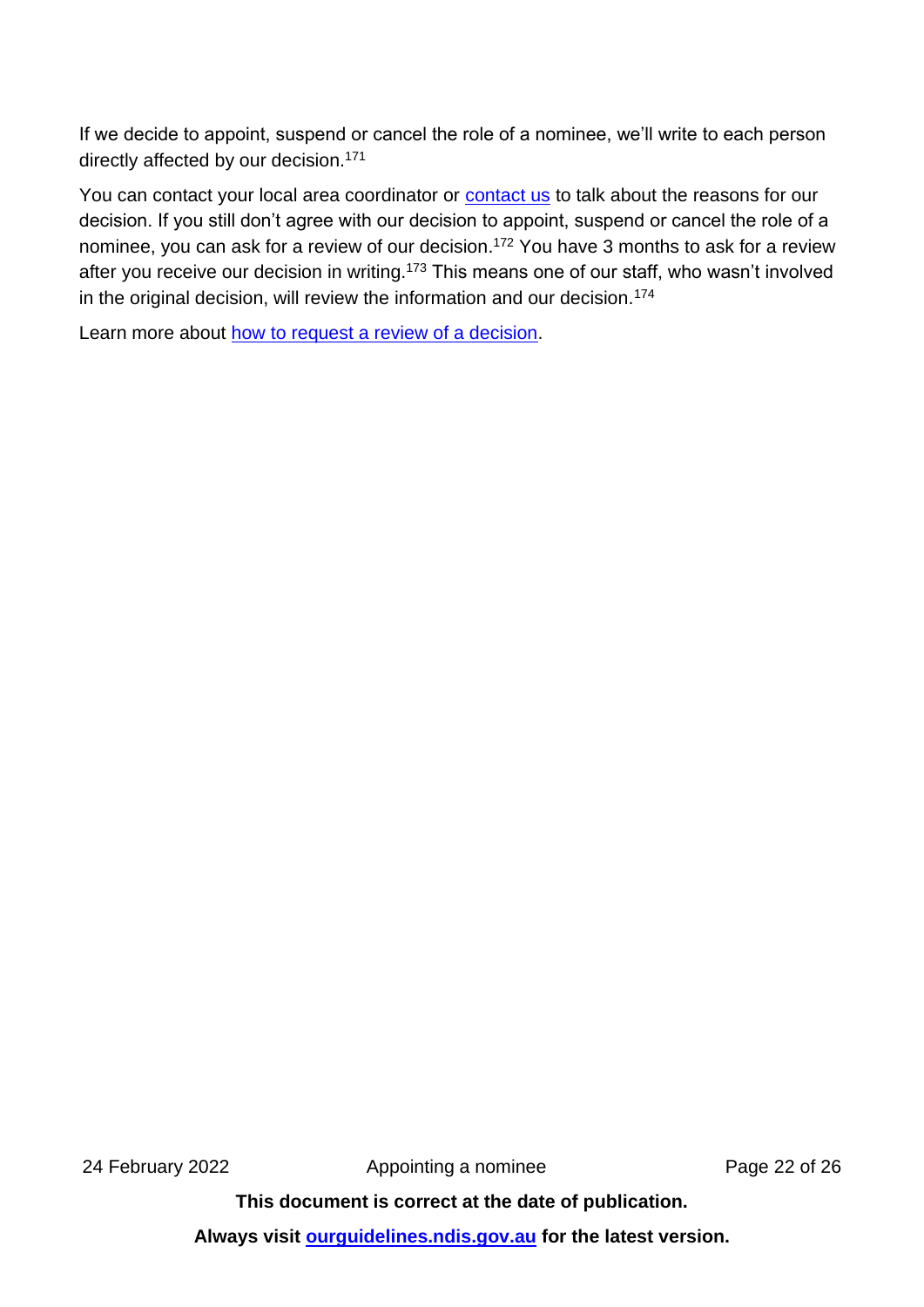## **Reference list**

```
1 NDIS (Nominees) Rules 2013 r3.1
2 NDIS Act 2013 s5(a)
3 NDIS Act 2013 s4(8)
4 NDIS (Nominees) Rules 2013 r3.2
5 NDIS (Nominees) Rules 2013 r3.4
6 NDIS (Nominees) Rules 2013 r3.6
7 NDIS Act 2013 s88(1)
8 NDIS Act 2013 s86(6)
9 NDIS Act 2013 s78(1)(a)
10 NDIS Act 2013 ss78(1)(b), 42(1)
11 NDIS (Nominees) Rules 2013 r3.7
12 NDIS Act 2013 s86(6)
13 NDIS (Nominees) Rules 2013 r3.8
14 NDIS Act 2013 s86(3)
15 NDIS Act 2013 s78(1)
16 NDIS Act 2013 s78(5)
17 NDIS Act 2013 s98(1)-(2)
18 NDIS Act 2013 s98(1)-(2)
19 NDIS Act 2013 s79(1)
20 NDIS (Nominees) Rules 2013, r3.9
21 NDIS (Nominees) Rules 2013 r3.9
22 NDIS Act 2013, s79(3)
23 NDIS Act 2013, s82(1)
24 NDIS Act 2013 s81(1)
25 NDIS Act ss86(4), 87(3), NDIS (Nominees) Rules 2013 r4.9
26 NDIS (Nominees) Rules 2013 r4.9
27 NDIS (Nominees) Rules 2013 r4.10(a)
28 NDIS (Nominees) Rules 2013 r4.10(b)
29 NDIS (Nominees) Rules 2013 r4.10(c)
30 NDIS (Nominees) Rules 2013 r4.10(d)
31 NDIS (Nominees) Rules 2013 r4.11(d)(e)
32 NDIS (Nominees) Rules 2013 r4.11(a)
33 NDIS (Nominees) Rules 2013 r4.11(b)
34 NDIS (Nominees) Rules 2013 r4.11(c)
35 NDIS (Nominees) Rules 2013 r4.6(a)
36 NDIS (Nominees) Rules 2013 r4.6(b)
37 NDIS (Nominees) Rules 2013 r3.13(a)
38 NDIS (Nominees) Rules 2013 r3.13(b)
39 NDIS (Nominees) Rules 2013 r3.13(c)
40 NDIS (Nominees) Rules 2013 r4.8(d)
41 NDIS (Nominees) Rules 2013 r4.8(f)(i)(ii)
42 NDIS (Nominees) Rules 2013 r4.8(b)(iii)
43 NDIS (Nominees) Rules 2013 r3.13(a)
44 NDIS Act 2013 s88(2)(a)
45 NDIS (Nominees) Rules 2013 r4.6(a)-(b)
46 NDIS (Nominees) Rule r4.8(c)
47 NDIS (Nominees) Rules r4.8(d)
48 NDIS (Nominees) Rules r3.13(b)
49 NDIS (Nominees) Rules r4.8(f)
50 NDIS (Nominees) Rules r4.8(b)(ii)(A)
51 NDIS (Nominees) Rules r4.8(b)(ii)(C)
52 NDIS (Nominees) Rules r4.8(b)(ii)(D)
```
24 February 2022 **Appointing a nominee** Page 23 of 26

**This document is correct at the date of publication.**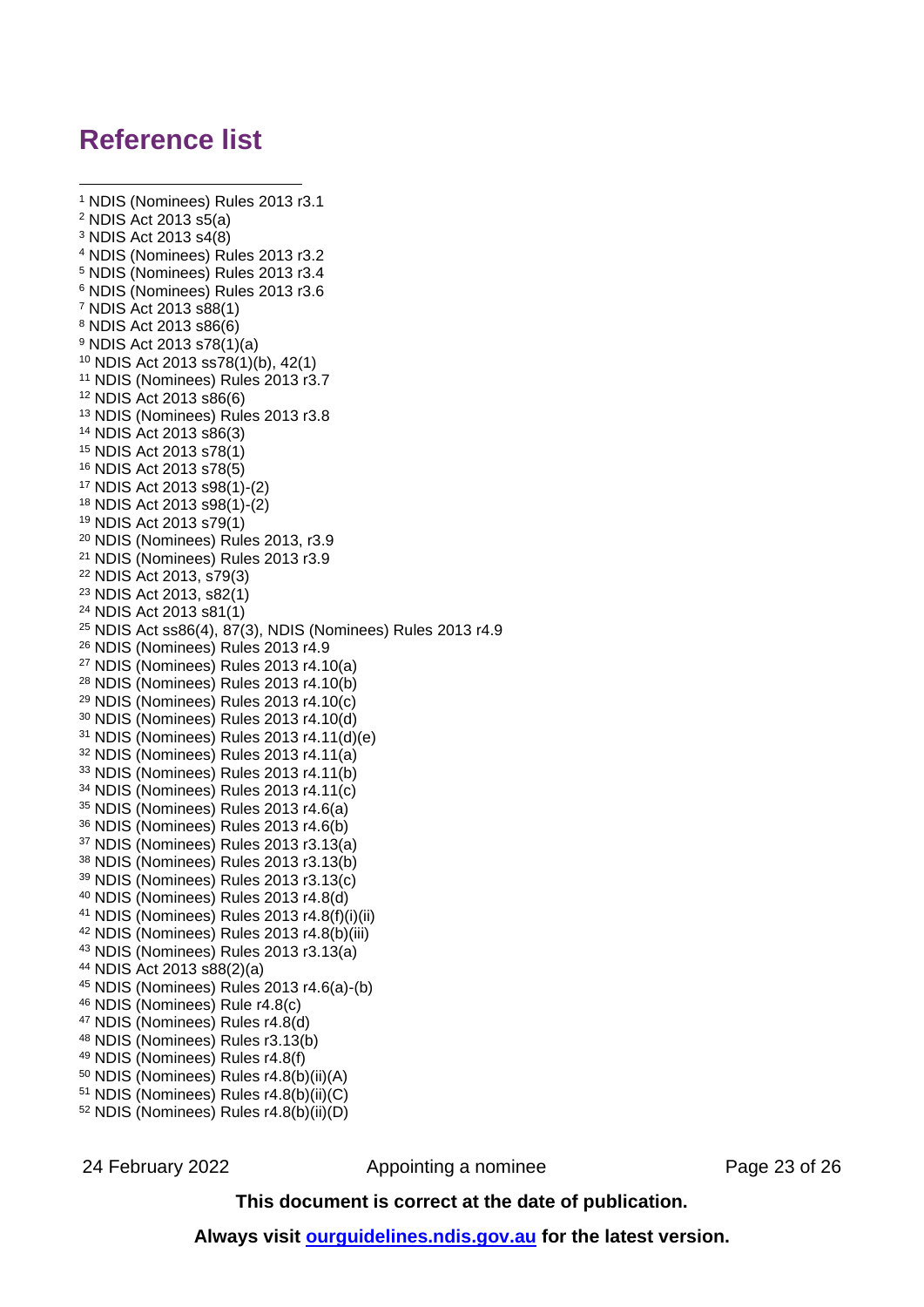NDIS (Nominees) Rules r4.8(b)(ii)(E) NDIS (Nominees) Rules 2013 r4.8(b)(ii)(B) NDIS Act 2013 s88(3), NDIS (Nominees) Rules rr4.8(b)(ii)(B), 4.8(b)(iii) NDIS (Nominees) Rules r4.8(b)(i) NDIS (Nominees) Rules r4.8(b)(iv) NDIS (Nominees) Rules r4.8(b)(v) NDIS (Nominees) Rules r4.8(h) NDIS (Nominees) Rules r4.8(g) NDIS (Nominees) Rules r4.8(e) NDIS (Nominees) Rules 2013 r4.8(e)(i)(ii) NDIS (Nominees) Rules 2013 r4.2 NDIS Act 2013, s88(2)(a) NDIS (Nominees) Rules 2013 r5.14 NDIS (Nominees) Rules 2013 r4.4(a) NDIS (Nominees) Rules 2013 rr4.4(b)(c) NDIS (Nominees) Rules 2013 r3.1 NDIS (Nominees) Rules 2013 r3.1 NDIS (Nominees) Rules 2013 r3.2 NDIS (Nominees) Rules 2013 r3.3 NDIS (Nominees) Rules 2013 3.11 NDIS (Nominees) Rules 2013 r3.12 NDIS (Nominees) Rules 2013 r3.15 NDIS (Nominees) Rules 2013 r3.13(b) NDIS (Nominees) Rules 2013 r3.13(c) NDIS (Nominees) Rules 2013 r3.14(a) NDIS (Nominees) Rules 2013 r3.14(b)(i) NDIS (Nominees) Rules 2013 r3.14(b)(ii) NDIS (Nominees) Rules 2013 r3.14(b)(iii) NDIS (Nominees) Rules 2013 r3.14(b)(iv)(A)(B) NDIS (Nominees) Rules 2013 r3.14(b)(v)(A)(B)(C) 83 NDIS (Nominees) Rules 2013 r4.8(a) NDIS (Nominees) Rules 2013 r4.12 85 NDIS (Nominees) Rules 2013 r4.2 NDIS Act 2013 s88(2)(a) NDIS (Nominees) Rules 2013 rr5.1, 5.2(a) NDIS (Nominees) Rules 2013 r5.2(b) NDIS (Nominees) Rules r5.10 NDIS Act 2013, s80(1); NDIS (Nominees) Rules 2013 r5.3(a) NDIS Act 2013, s80(1); NDIS (Nominees) Rules 2013 r5.3(b) 92 NDIS (Nominees) Rules 2013 r5.8 93 NDIS (Nominees) Rules 2013 r5.9 NDIS (Nominees) Rules 2013 r5.8(a) 95 NDIS (Nominees) Rules 2013 r5.8(a) NDIS (Nominees) Rules 2013 r5.8(b) NDIS Act 2013 ss80(1), 5(c), NDIS (Nominees) Rules 2013 r5.3(a) 98 NDIS (Nominees) Rules 2013 r5.10 99 NDIS (Nominees) Rules 2013 r5.10 NDIS (Nominees) Rules 2013 r5.11 NDIS (Nominees) Rules 2013 r5.12(b) NDIS (Nominees) Rules 2013 r5.12(a) NDIS (Nominees) Rules 2013 r5.13 NDIS (Nominees) Rules 2013 r5.6(a) NDIS (Nominees) Rules 2013 r5.6(b) NDIS Act 2013 s66(1)(b)(ii)

24 February 2022 **Appointing a nominee** Page 24 of 26

#### **This document is correct at the date of publication.**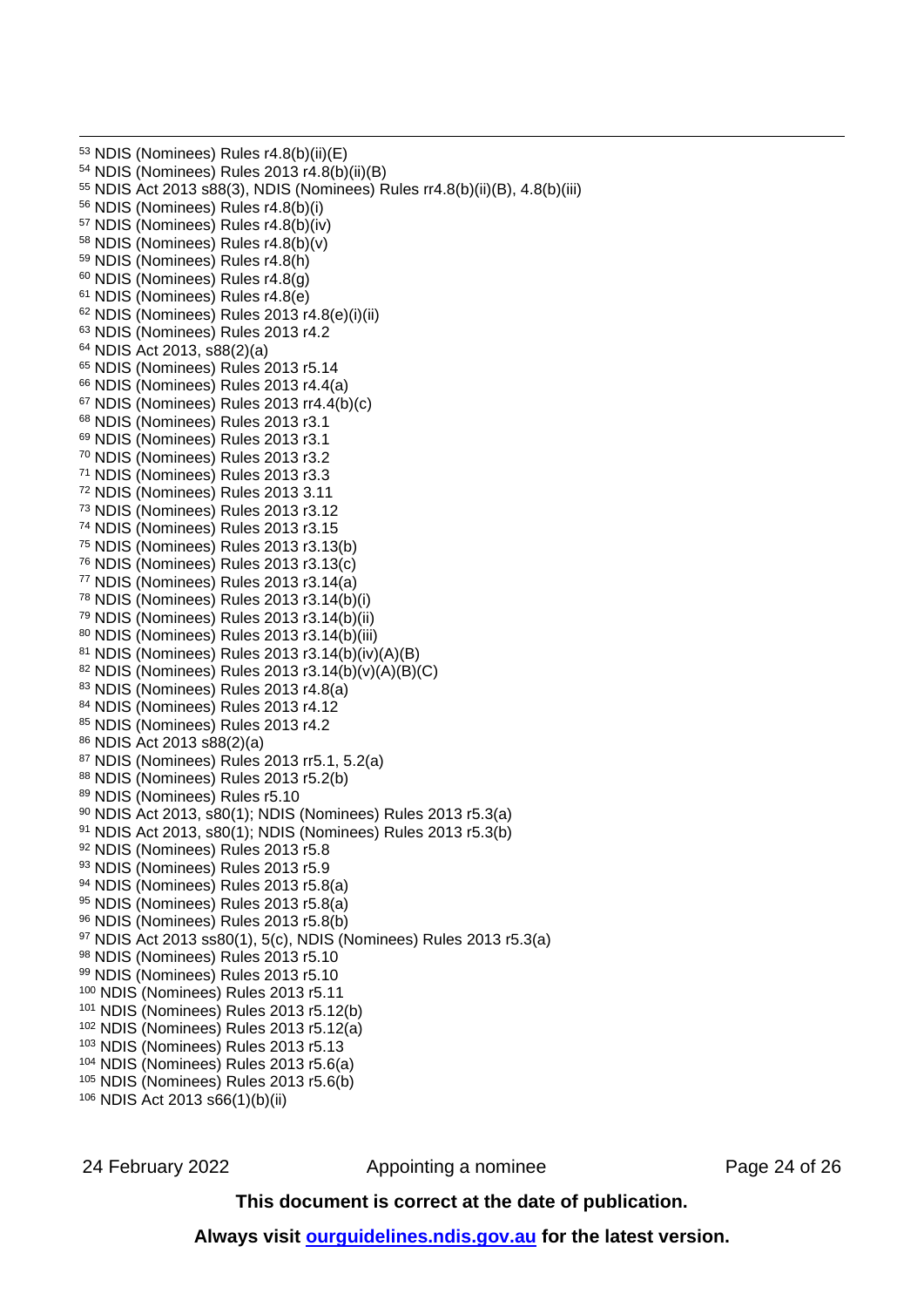NDIS (Nominees) Rules 2013 r5.7 NDIS Act 2013, s78(5) NDIS Act 2013 s88(2)(a) NDIS Act 2013 s88(5) NDIS Act 2013 s83(1) NDIS Act 2013 s100(1) NDIS Act 2013, ss99, Items 20-21; 100 NDIS Act 2013 s88(5)(a)(b) NDIS Act 2013 s81(1) NDIS Act 2013 ss81(3), 82(1) NDIS Act 2013 s82 NDIS Act 2013 s82(1)(d) NDIS Act 2013 s96(1) NDIS Act 2013 s96(2) NDIS Act 2013 ss78(4), 79(4) NDIS Act 2013 ss36(2)(b), 50(2)(b) NDIS Act 2013 s85(1) NDIS Act 2013 s96(1) NDIS Act 2013 s96(2) NDIS Act 2013 s83(1) NDIS Act 2013 s83(2)(b) NDIS Act 2013 s83(2)(a) NDIS Act 2013 s84(1) NDIS Act 2013 s84(2)-(4) NDIS Act 2013 s84(6)-(9) NDIS Act 2013 s97 NDIS (Nominees) Rules 2013 r6.1 NDIS (Nominees) Rules 2013 r5.2(c) NDIS Act 2013 s92(2) NDIS Act 2013 s90(1) NDIS Act 2013 s90(3)(a) NDIS Act 2013 s90(3)(b) NDIS Act 2013 s90(4) NDIS Act 2013 s90(5) NDIS Act 2013 s90(5)(b) NDIS Act 2013 s91(1); NDIS (Nominees) Rules 2013, rr4.13 and 5.14 NDIS Act 2013 s91(2)(a) NDIS Act 2013 s91(2)(b) NDIS Act 2013 s91(4) NDIS Act 2013 ss91(5)(b), (7) NDIS Act 2013 s91(5)(a) NDIS (Nominees) Rules 2013 r6.5(a) NDIS (Nominees) Rules 2013 r6.5(b) NDIS (Nominees) Rules 2013 r6.5(c) NDIS (Nominees) Rules 2013 r6.5(d) NDIS (Nominees) Rules 2013 r6.5(e) NDIS (Nominees) Rules 2013 r6.5(f) NDIS (Nominees) Rules 2013 r6.5(g) NDIS Act 2013, s89(1), NDIS (Nominees) Rules 2013 r6.2(a) NDIS Act 2013, s89(3), NDIS (Nominees) Rules 2013 r6.2(b) NDIS Act 2013 s91(6) NDIS Act 2013 s91(5)(b), (7) NDIS Act 2013 s89(4) NDIS Act 2013 s92(3).

24 February 2022 **Appointing a nominee** Page 25 of 26

#### **This document is correct at the date of publication.**